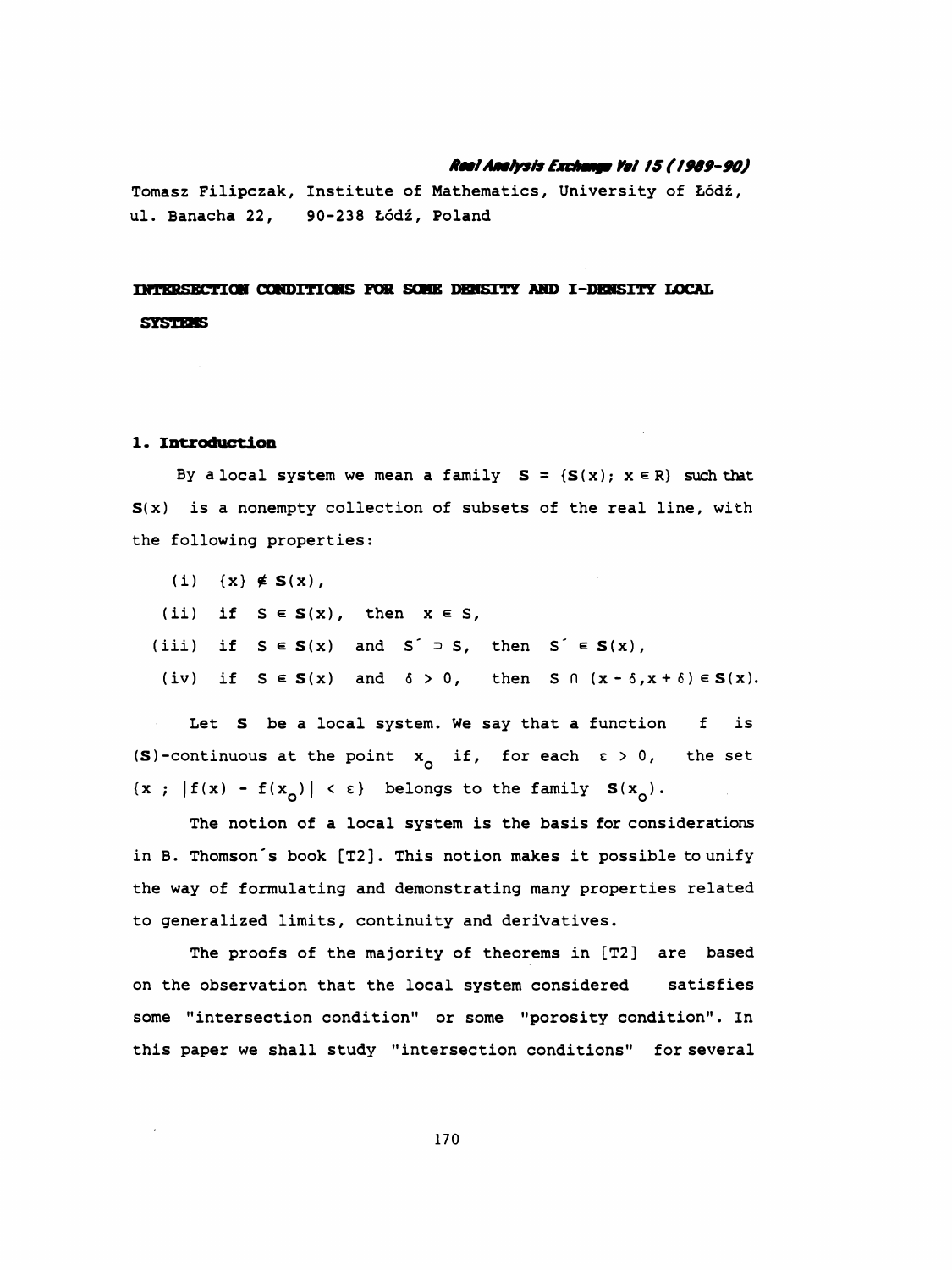local systems related to the approximate system  $\mathtt{s}_{\mathtt{ap}}$  (see [T2], p. 22) and to its category analogue which was introduced by W. Wilczyński. We start with the following definition

DEFINITION 1. We say that a local system S satisfies an intersection condition of the form "S<sub>x</sub>  $\cap$  S<sub>v</sub>  $\neq$   $\emptyset$ " ("S<sub>x</sub>  $\cap$  S<sub>v</sub>  $\cap$  $x \stackrel{\wedge}{\longrightarrow} S_y \neq \emptyset$ " (" $S_x \stackrel{\wedge}{\longrightarrow} S_y$  $(x,y) \neq \emptyset$ ", etc.) if, for each choice of sets  $\{S_x; x \in R\}$ with  $S_x \in S(x)$ , there is a positive function  $\delta$  on R such that  $S_x \cap S_y \neq \emptyset$  ( $S_x \cap S_y \cap (x,y) \neq \emptyset$ , etc.) whenever 0 <  $y - x < min \{ \delta(x), \delta(y) \}.$ 

 The intersection conditions considered most frequently in Thomson´s book and other papers are those of the form "S $_\textbf{x}$ NS $_\textbf{y}^{\neq\emptyset}$ ", Thomson's book and other papers are those of the form " $S_x \n S_y \neq \emptyset$ ",<br>" $S_x \n S_y \n S_y \n (x,y) \neq \emptyset$ ", " $S_x \n S_y \n S_y \n (x,y) \neq \emptyset$ " and of the form<br>" $S_x \n S_y \n S_y \n (x - \lambda(y - x), x] \neq \emptyset$  or/and  $S_x \n S_y \n (y, y + \lambda(y - x)) \neq \emptyset$ ",<br>where  $\$ "S<sub>x</sub>  $\cap$  S<sub>y</sub>  $\cap$  [x -  $\lambda$ (y - x), x]  $\neq$   $\emptyset$  or/and  $S_x \cap S_y \cap [y, y + \lambda(y - x)] \neq \emptyset$ ", where  $\lambda \geq 1$  is a parameter. The reader who is interested in the applications of the intersection conditions can find them in [T2]. We cite here only one example of such an application.

THEOREM A ([T2], Theorem 33.1). If a local system S satisfies an intersection condition of the form  $"{\tt S}_{\tt X} \;\cap\; {\tt S}_{\tt Y} \neq \emptyset"$ , then every (S) -continuous function is in the first class of Baire.

DEFINITION 2. We say that a local system S satisfies a strong intersection condition of the form  ${}^{\mathsf{w}}\mathsf{s}_{\mathsf{x}}$   $\cap$   ${}^{\mathsf{w}}\mathsf{s}_{\mathsf{y}}$   $\neq$   $\emptyset$ "  $("S<sub>X</sub> \cap S<sub>y</sub> \cap (x,y) \neq \emptyset",$  etc.) if, for any  $x \in R$  and  $S \in S(x)$ there is a positive number  $\delta(x, S)$  such that  $S_x$   $\cap$   $S_y$   $\neq$   $\emptyset$  $(S_{\chi} \cap S_{\chi} \cap (x,y) \neq \emptyset$ , etc.) whenever  $S_{\chi} \in S(x)$ ,  $S_{\chi} \in S(y)$  and  $S_x \cap S_y \cap (x,y) \neq \emptyset$ ", etc.) if, for any  $x \in R$  and<br>ere is a positive number  $\delta(x, S)$  such that  $S_x$ <br> $x \cap S_y \cap (x,y) \neq \emptyset$ , etc.) whenever  $S_x \in S(x)$ ,  $S_y$ <br> $\langle y - x \langle \min {\{\delta(x, S_x), \delta(y, S_y)\}} \rangle$ .  $0 < y - x < min \{ \delta(x, S_x), \delta(y, S_y) \}.$ 

 The strong intersection condition is related to the "es sential radius condition ([Z], p. 321) and "O'Malley's condition"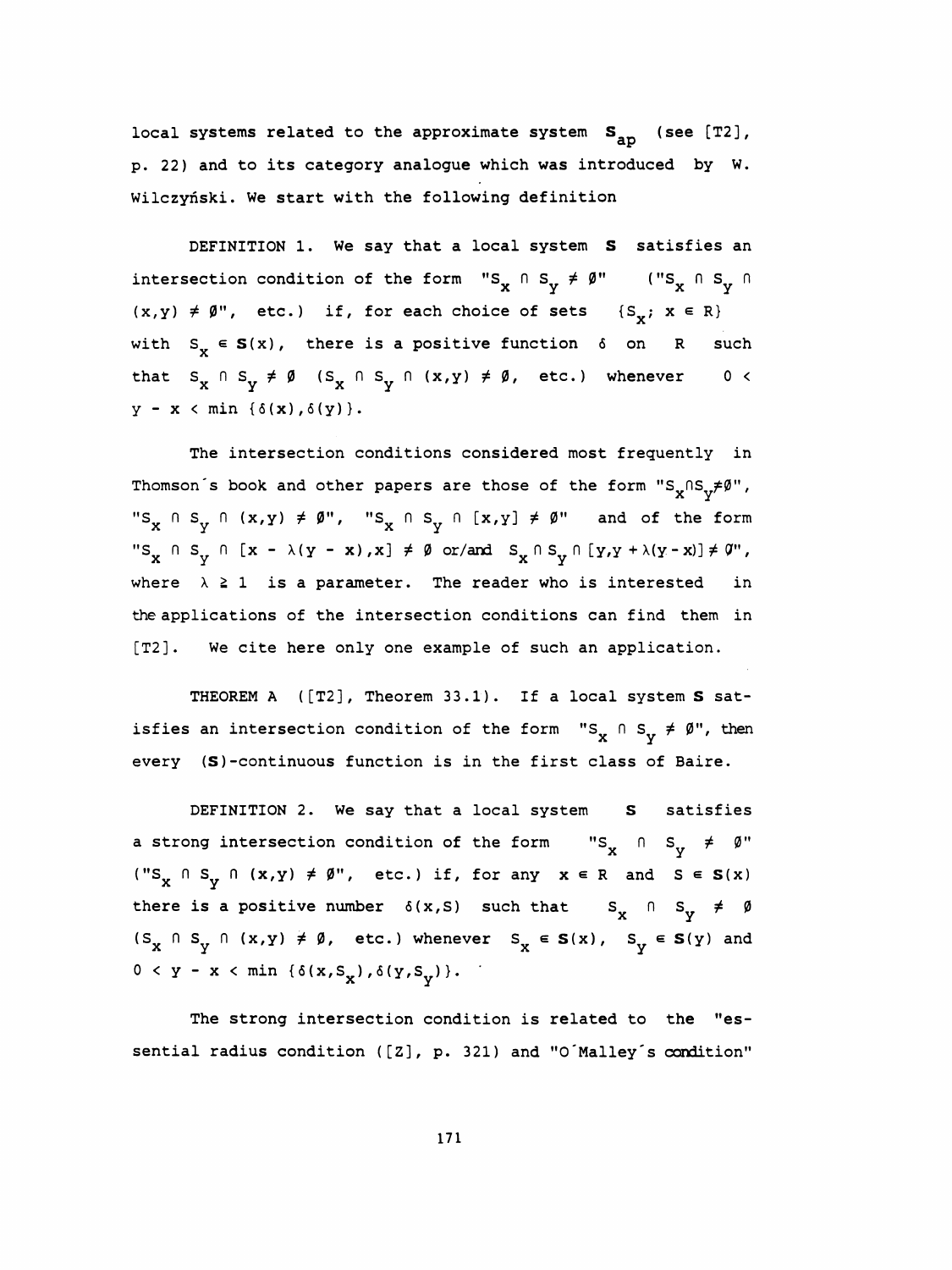([Tl], p. 292). Evidently, if S satisfies a strong intersection condition of any form, then it satisfies an intersection condi tion of the same form.

 The theorem whose proof (in the implicit form) can be found in the paper by E. Łazarow and W. Wilczyński may serve as an example of an application of a strong intersection condition.

THEOREM B ([ŁW], Theorem 2). If a local system S satisfies a strong intersection condition of the form  ${}$  "S<sub>X</sub> n S<sub>Y</sub> n  $(x,y) \neq \emptyset$ " and f is a finite (S)-derivative, then f is a selective derivative.

### 2. Density systems

If  $E$  is a measurable subset of the real line, then  $|E|$ denotes the Lebesgue measure of .E. By a right upper (lower) density of E at a point x we mean

$$
d^{+}(E, x) = \lim_{h \to 0^{+}} \sup_{h \to 0^{+}} \frac{|E \cap (x, x+h)|}{h}
$$
  
(d<sub>+</sub>(E, x) =  $\lim_{h \to 0^{+}} \frac{|E \cap (x, x+h)|}{h}$ ).

In the same way we define the left densities.

 In this paragraph we shall study intersection conditions for local systems  $s^+_{0}$ ,  $s^+$  and S which we define in the following way:

- $A \in S_{\Omega}^{+}(x)$  <  $\Longrightarrow x \in A$  and there is a measurable set  $E \subset A$  such that  $d^+(E,x) = 1$  and  $d_+(E,x) > 0$ ,
- $A \in S^+(x) \iff x \in A$  and there is a measurable set  $E \subset A$  such that, for each measurable  $F \in S_0^+(x)$ , we have  $E \cap F \in S^+_{\Omega}(x)$ ,

 $S(x) = S^{+}(x) \cap S^{-}(x)$ .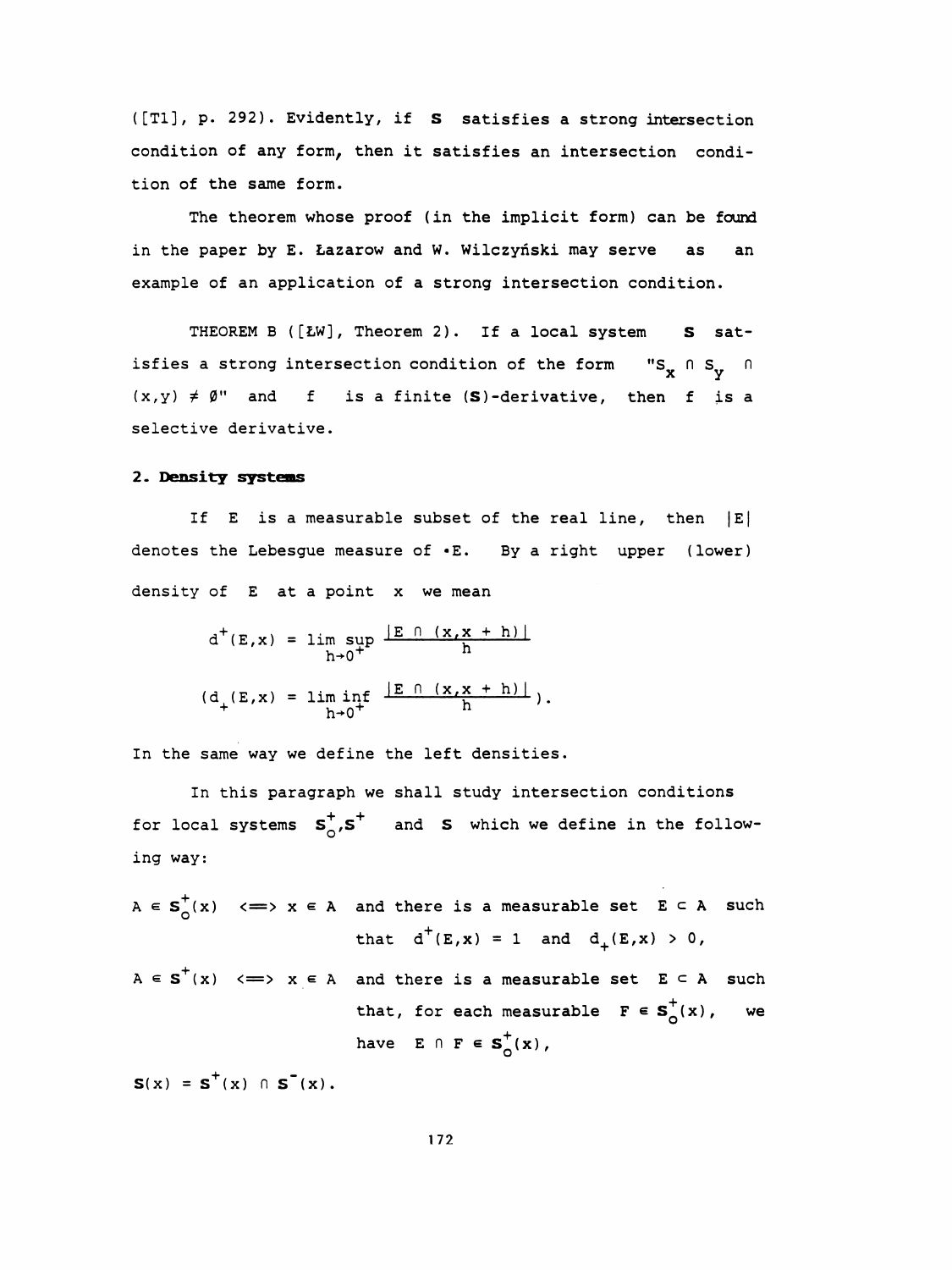The definitions of  $S$  and  $S^+$  were introduced by D.N. Sarkhel and A.K. De ([SD]). In their terminology,  $A \in S(x)$  $(A \in S^+(x))$  if and only if  $R \setminus A$  is sparse at x (sparse at X on the right). The properties of sparse sets are also examined in [Fl].

Evidently,  $S^+(x) \subset S^+_0(x)$ . Example 3 from [F1] implies that this inclusion is strict. It is also obvious that if  $x$  is a right density point of a set A, then  $A \in S^+(x)$ . Example 3.1 from [SD] shows that there is a measurable set  $A \in S^+(x)$  such that x is not a right density point of A.

 In M. Sinharoy's paper [S] there is a proof of the theorem below. We repeat it here because the original theorem of Sinha roy is formulated differently and includes some additional con siderations which obscure the essence of the relationships we are interested in.

THEOREM 1 ([S], Theorem 2). The local system  $s^+$  satisfies a strong intersection condition of the form  $"S_{\textbf{X}} \, \cap \, S_{\textbf{Y}} \neq \emptyset"$ .

P r o o f. Let  $x \in R$  and  $S \in S^+_{\Omega}(x)$ . We must define  $\delta(x, S)$ . We may assume that S is measurable. There are two real numbers  $r_x \in (0,\frac{1}{2})$  and  $t_x \in (x,x + \frac{1}{2})$  such that

(1) 
$$
\frac{|S \cap (x,t)|}{|(x,t)|} > 2r_x \text{ for } t \in (x,x+1),
$$

(2) 
$$
\frac{|S \cap (x, t_x)|}{|(x, t_x)|} > 1 - r_x^2
$$

Put  $\delta(x, S) = r_x^2(t_x - x)$ .  $\delta(y, S_y)$ . We must show that  $S_x \cap S_y \neq \emptyset$ . We consider two Let  $S_{\mathbf{x}} \in \mathbf{S}(x)$ ,  $S_{\mathbf{y}} \in \mathbf{S}(y)$  and  $0 < y - x < \min \{\delta(x, S_{\mathbf{x}})\}$ ,  $(x,t_x)$  |  $-x$ <br>  $(x, S) = r_x^2(t_x - x)$ .<br>  $x \in S(x)$ ,  $S_y \in S(y)$  and  $0 < y - x < \min \{\delta(x, S_x) \}$ <br>
We must show that  $S_x \cap S_y \neq \emptyset$ . We consider t Let  $S_x \in S(x)$ ,  $S_y \in S(y)$  and<br>y)}. We must show that  $S_x \cap S_y$ <br>: cases :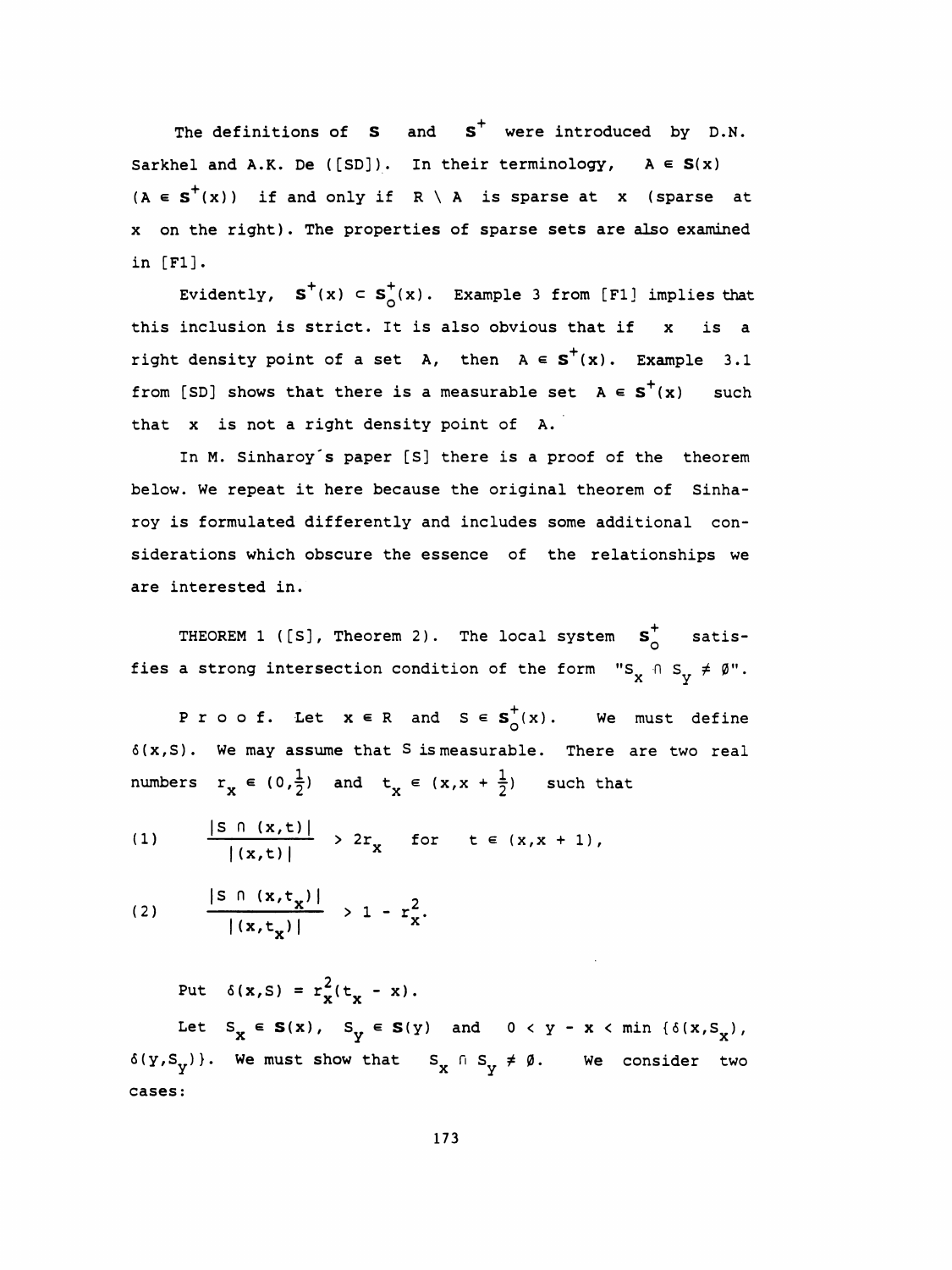(a)  $r_x \le r_y$ . From (2) it follows that

$$
\frac{|S_{x} \cap (x,t_{x})|}{|(x,t_{x})|} > 1 - r_{x}^{2} > 1 - r_{x}.
$$

Moreover,  $t_x - y = (t_x - x) - (y - x) > (t_x - x) - \delta(x, s_x) =$  $(t_{x} - x)(1 - r_{x}^{2}) > \frac{1}{2}(t_{x} - x)$ . Hence  $t_{x} - x < 2(t_{x} - y)$  and (1) guarantees

$$
\frac{|S_{y} \cap (x,t_{x})|}{|(x,t_{x})|} \geq \frac{|S_{y} \cap (y,t_{x})|}{2|(y,t_{x})|} > r_{y}.
$$

From the above inequalities we obtain  $\frac{|S_x \cap S_y \cap (x,t_x)|}{|(x + t)^{n+1}|}$  $\frac{\log_{\gamma} \left( (x,t_{x}) \right)}{|(x,t_{x})|}$  ><br> $\log_{\gamma} \neq \emptyset.$  $(1 - r_x) + r_y - 1 \ge 0$  and, consequently,  $S_x \cap S_y \neq \emptyset$ . he above inequalities we obtain  $\frac{|\mathbf{S_X}||\mathbf{S_Y}}{|\mathbf{x}|}$ <br>x<sup>)</sup> + r<sub>y</sub> - 1 ≥ 0 and, consequently, s<sub>x</sub> 0 s<sub>y</sub> b)  $r_x \ge r_y$ . From (1) it follows that  $\frac{|S_x \cap (x,t_y)|}{|(x,t)|} > 2r_x.$ 

As  $t_y - x = (t_y - y) + (y - x)$  <  $(t_y - y) + \delta(y, s_y) =$  $(t_y - y) (1 + r_y^2)$ , therefore

$$
\frac{|s_y \cap (x, t_y)|}{|(x, t_y)|} \ge \frac{1}{1 + r_y^2} \frac{|s_y \cap (y, t_y)|}{|\langle y, t_y \rangle|}
$$

$$
\Rightarrow \frac{1 - r_y^2}{1 + r_y^2} > 1 - r_y.
$$

Thus, from the above inequalities we conclude that

$$
\frac{|s_x \cap s_y \cap (x, t_y)|}{|(x, t_y)|} > (1 - r_y) + r_x - 1 \ge 0
$$

and, consequently,  $S_{\mathbf{x}} \cap S_{\mathbf{y}} \neq \emptyset$ .

 $\mathbf{y}$ ,  $\mathbf{y}$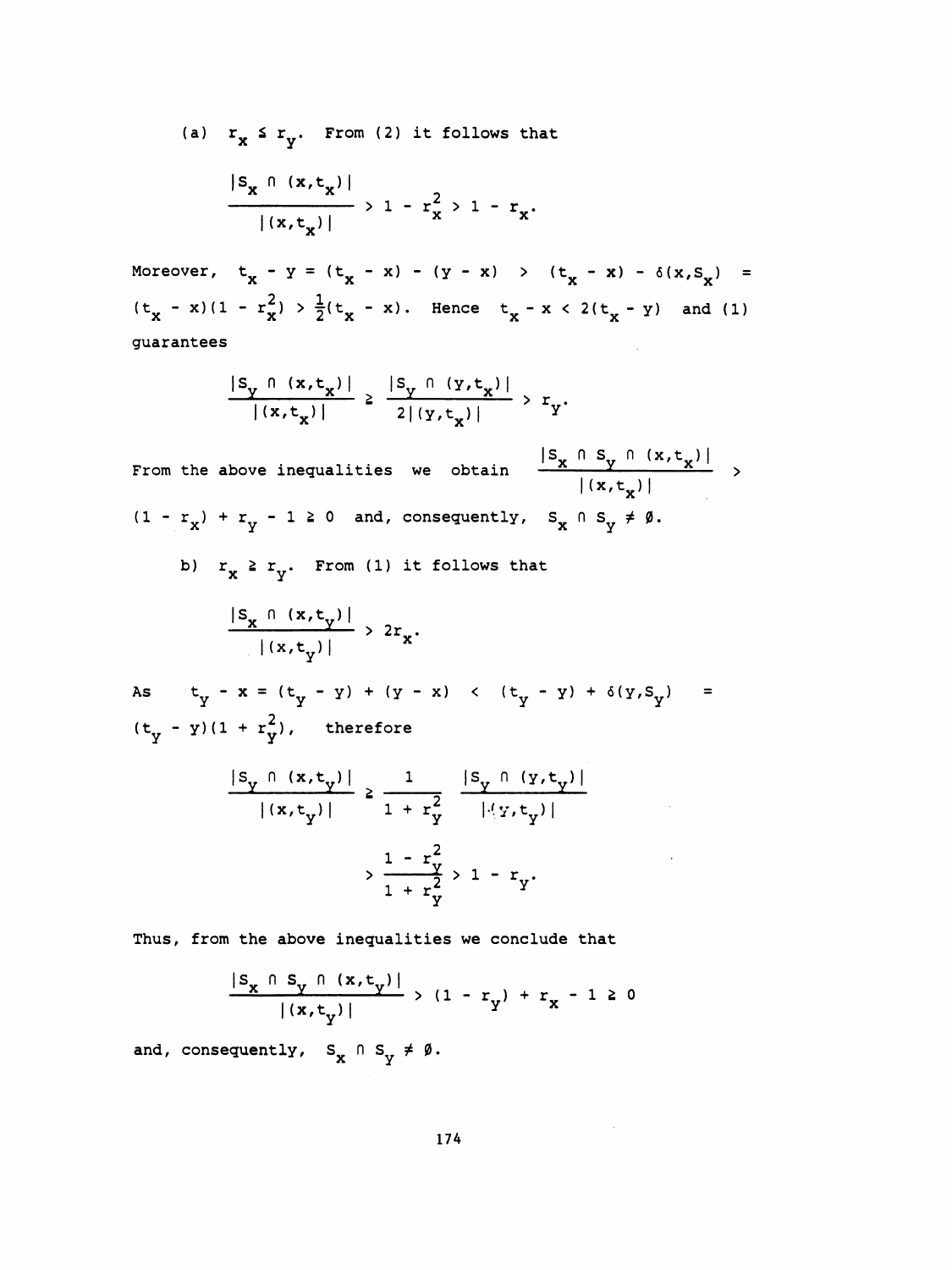COROLLARY. The local system  $s^+$  satisfies a strong intersection condition of the form "S<sub>x</sub>  $\cap$  S<sub>y</sub>  $\neq$   $\emptyset$ ".

From Theorem 1 it follows that the local system S satisfies an intersection condition of the form "S<sub>X</sub>  $\cap$  S<sub>Y</sub>  $\neq$   $\emptyset$ ". We shall show that this system satisfies none of the remaining in tersection conditions mentioned in the introduction. To do this, we present an example which will also be used in the sequel.

EXAMPLE 1. Let  $\lambda$ , x be real numbers and  $\lambda \geq 0$ . Put

EXAMPLE 1. Let 
$$
\lambda
$$
, x be real numbers and  $\lambda \ge 0$ . Put  
\n
$$
S_x = \begin{cases}\n(x) & \text{if } (x + x^{(n+1)})^2, x + x^{n^2+1} & \text{if } (x - x^{n^2+1}, x - x^{(n+1)^2}), \\
x \in (0, \frac{1}{4(1+\lambda)}), \\
(x - 1, x + 1); & x \notin (0, \frac{1}{4(1+\lambda)}).\n\end{cases}
$$
\nWe show that, for the family  $\{S_x; x \in R\}$ , there is no positive function  $\delta$  such that

positive function 6 such that

$$
(*) \qquad S_x \cap S_y \cap [x - \lambda(y - x), x + \lambda(y - x)] \neq \emptyset \qquad \text{whenever}
$$

$$
0 < y - x < \min \{\delta(x), \delta(y)\}.
$$

Suppose the contrary, i.e. there is a positive function 6 for which condition (\*) holds. We can assume that  $\delta(x) < \frac{1}{4(1+\lambda)}$ for every x. Put  $E_{ni} = (\frac{i}{n}, \frac{i+1}{n}] \cap \{x : \frac{1}{n} < \delta(x) \leq \frac{1}{n-1}\}.$  Then (0,  $\frac{1}{4(1+\lambda)}$ )  $\subset$  U U E<sub>ni</sub>. Hence there are two integers n n and i such that  $|E_{ni} \cap (0, \frac{1}{4(1+\lambda)})|^* > 0$ .  $(| \cdot |^*$  denotes the outer Lebesgue measure). Let  $x < \frac{i+1}{n}$  be a point of outer density 1 of  $E_{ni}$ , belonging to  $E_{ni}$  n  $(0, \frac{1}{4(1 + \lambda)})$ . Thus there exists  $z \in (x, \frac{1+1}{n})$  which fulfils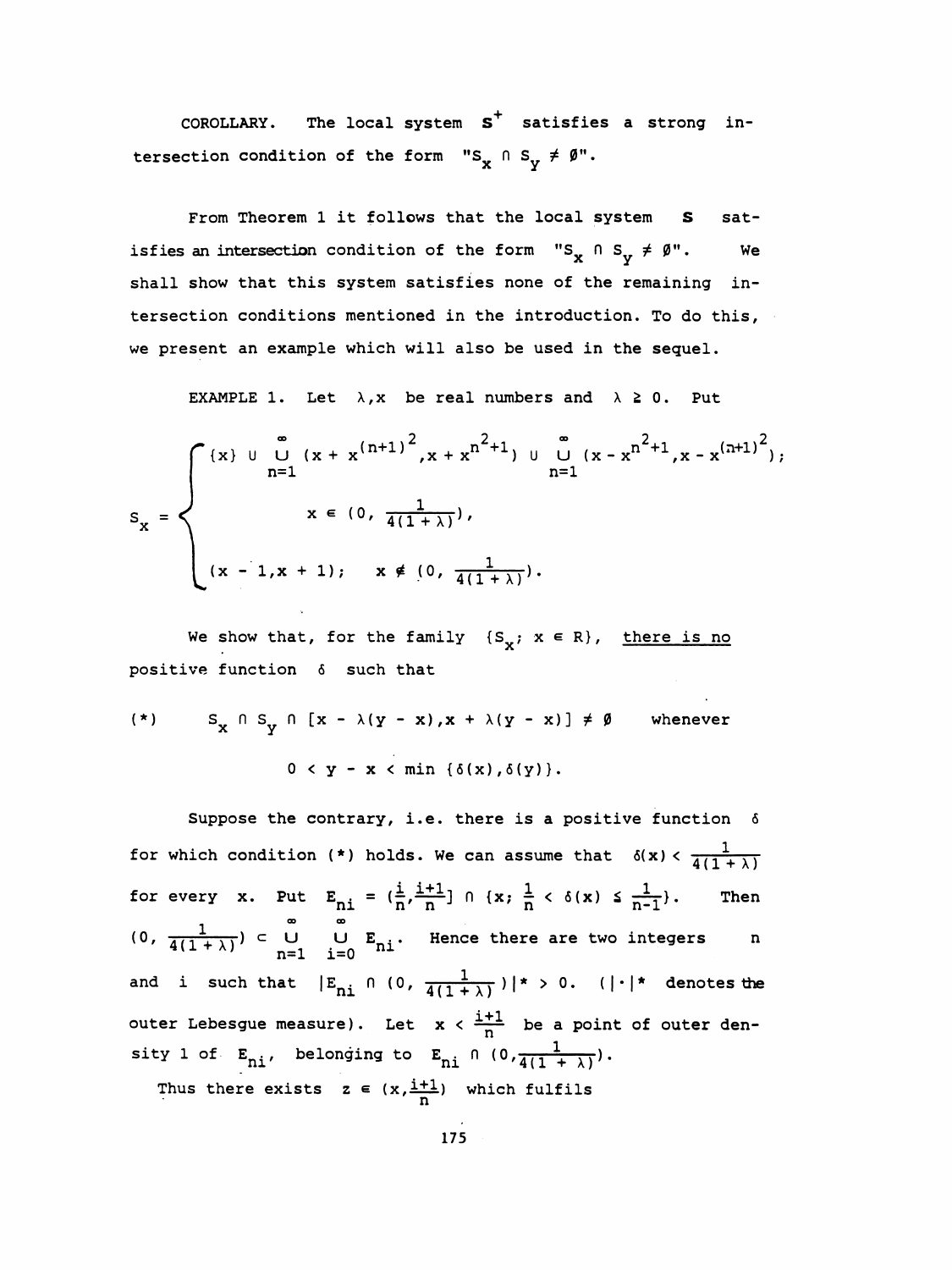(1) 
$$
\frac{|(x,y) \cap E_{n\perp}|^*}{|(x,y)|} > \frac{7}{8} \text{ for } y \in (x,z).
$$

Let  $k \ge 2$  be an integer such that  $x + x^{k^2} \le z$ . From (1) it follows that there is  $y \in (x + \frac{7}{8} \frac{x^{k^2}}{1 + \lambda}, x + \frac{x^{k^2}}{1 + \lambda}) \cap E_{ni}$ . Thus we have

(2) 
$$
y + \lambda(y - x) < x + \frac{x^{k^2}}{1 + \lambda} + \lambda \frac{x^{k^2}}{1 + \lambda} = x + x^{k^2},
$$

(3) 
$$
x - \lambda(y - x) > x - \frac{\lambda x^{k^2}}{1 + \lambda} = x + \frac{x^{k^2}}{1 + \lambda} - x^{k^2} > y - y^{k^2}
$$
.

Moreover,

$$
y^{k^{2}+1} \leftarrow (x + x^{k^{2}})^{k^{2}+1} = x^{k^{2}+1}(1 + x^{k^{2}-1})^{k^{2}+1}
$$
\n
$$
\leftarrow x^{k^{2}+1}(1 + z^{k^{2}+1}x^{k^{2}-1}) = x^{k^{2}+1}(1 + 4(2x)^{k^{2}-1})
$$
\n
$$
\leftarrow x^{k^{2}+1}(1 + \frac{4}{2^{3}}) = \frac{3}{2}x^{k^{2}+1}
$$

and, consequently,

(4) 
$$
y - y^{k^{2}+1} > x + \frac{7}{8} \frac{x^{k^{2}}}{1 + \lambda} - \frac{3}{2} x^{k^{2}+1} = x + x^{k^{2}} \left( \frac{7}{8(1 + \lambda)} - \frac{3x}{2} \right)
$$

$$
\geq x + x^{k^{2}} \left( \frac{7}{8(1 + \lambda)} - \frac{3}{8(1 + \lambda)} \right) > x + x^{k^{2}+1}.
$$

Since

$$
s_x \cap [x + x^{k^2+1}, x + x^{k^2}] = \emptyset,
$$
  

$$
s_y \cap [y - y^{k^2}, y - y^{k^2+1}] = \emptyset,
$$

therefore (2), (3) and (4) guarantee that  $S_x \cap S_y \cap [x - \lambda (y - x)]$ ,  $\mathtt{y}\ +\ \lambda (\mathtt{y}\ -\ \mathtt{x})\ ] \subset \mathtt{S}_{\mathtt{x}}\cap \mathtt{S}_{\mathtt{y}}\cap \big(\,(\mathtt{y}\ -\mathtt{y}^{\mathtt{k}^{\,2}},\mathtt{y}\ -\mathtt{y}^{\mathtt{k}^{\,2}+1}\big)\ \cup\ (\mathtt{x}\ +\mathtt{x}^{\mathtt{k}^{\,2}+1},\mathtt{x}\ +\mathtt{x}^{\mathtt{k}^{\,2}}\big)\big) = \emptyset\,.$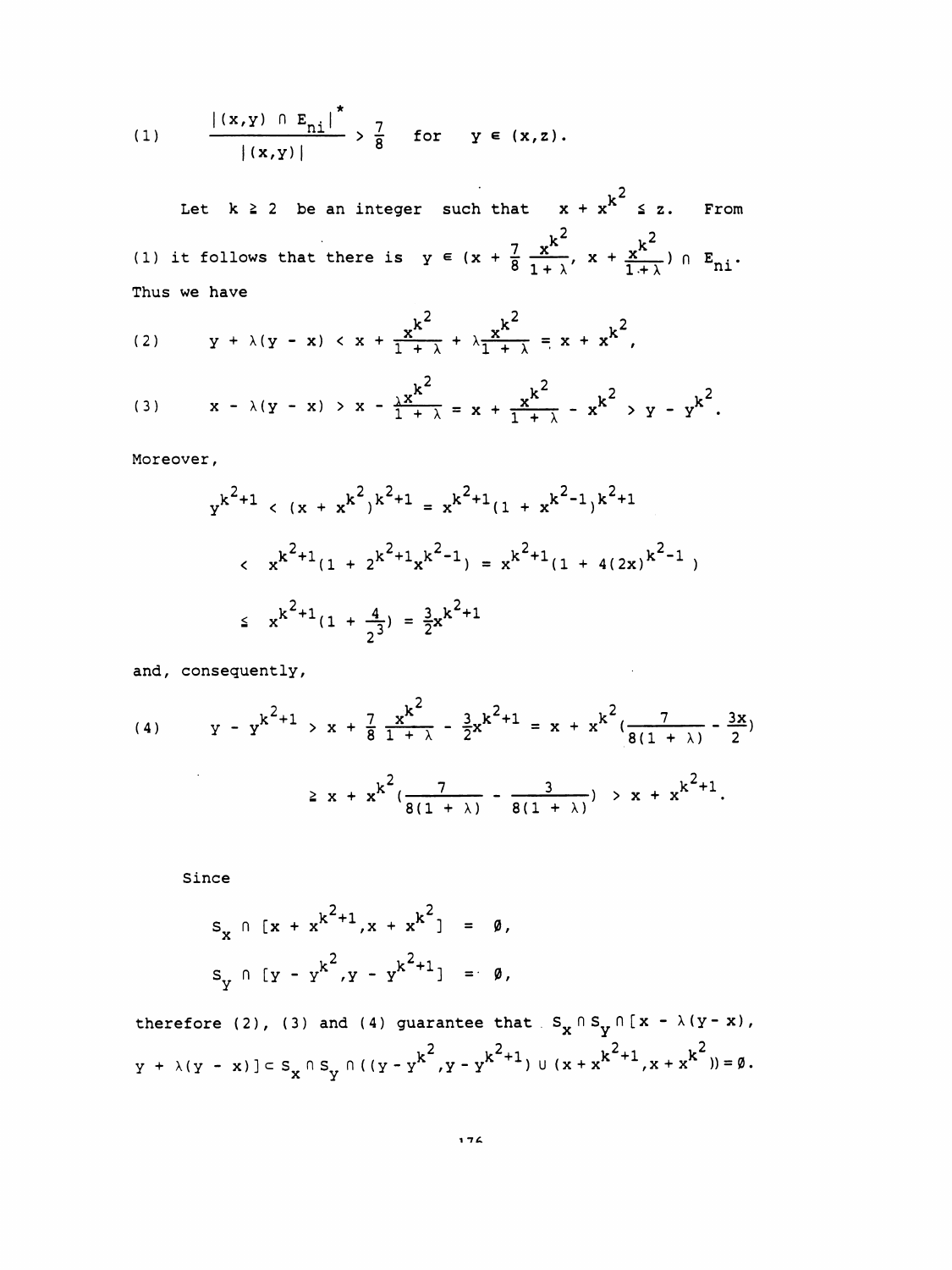On the other hand, from  $x,y \in E_{ni}$  it follows that  $0 < y - x <$  $\frac{1}{n}$  < min { $\delta(x)$ , $\delta(y)$ }. Hence by (\*), we get a contradiction.

An immediate consequence of Example 1 is

THEOREM 2. There is no  $\lambda \ge 0$  for which the local system S satisfies the parametric intersection condition:

"S<sub>x</sub>  $\cap$  S<sub>y</sub>  $\cap$  [x -  $\lambda$ (y - x), y +  $\lambda$ (y - x)]  $\neq$   $\emptyset$ ".

P r o o f. Let the sets  $S_{x}$  be defined as in Example 1. D.N. Sarkhel and A.K. De proved that, for each c > 1, the set  $E_C = R \setminus U$  (c<sup>-n2-1</sup>,c<sup>-n2</sup>) belongs to  $S^+(0)$  (see [SD], Ex-<br> $E_C = R \setminus U$  (c<sup>-n2-1</sup>,c<sup>-n2</sup>) belongs to  $S^+(0)$  (see [SD], Example 3.1 and Theorem 3.1). Hence  $S_x \in S(x)$  for every x. Thus the conclusion of the theorem follows from Example 1.

 We end our considerations with the following theorem which was proved in [F2].

THEOREM 3. For each  $\alpha \in (0,1)$ , the local system  $S^+$  satisfies a strong intersection condition of the form

"S<sub>x</sub>  $\cap$  S<sub>y</sub>  $\cap$  (y,y + (y - x)<sup>a</sup>)  $\neq$  g".

## 3. I-density systems

 In the sequel, the letter I will denote the family of meager sets on the real line.

 DEFINITION 3. We say that x is an I-density point of a set E having the Baire property if, for each sequence  $\{t_n\}$  of real numbers tending to infinity, there exists a subsequence  $\{t_{n_k}\}$  such that  $x_{t_{n_k}(E - x) \cap [-1,1]}$   $\overrightarrow{k_{+^{\infty}}}$   $x_{[-1,1]}$  I-a.e. (i.e. the set of point for which the convergence does not hold is of the first category) .

 If, in the preceding definition, one replaces the interval  $[-1,1]$  by  $[0,1]$   $([-1,0])$ , then one obtains the definition of a right (left) I-density point of E.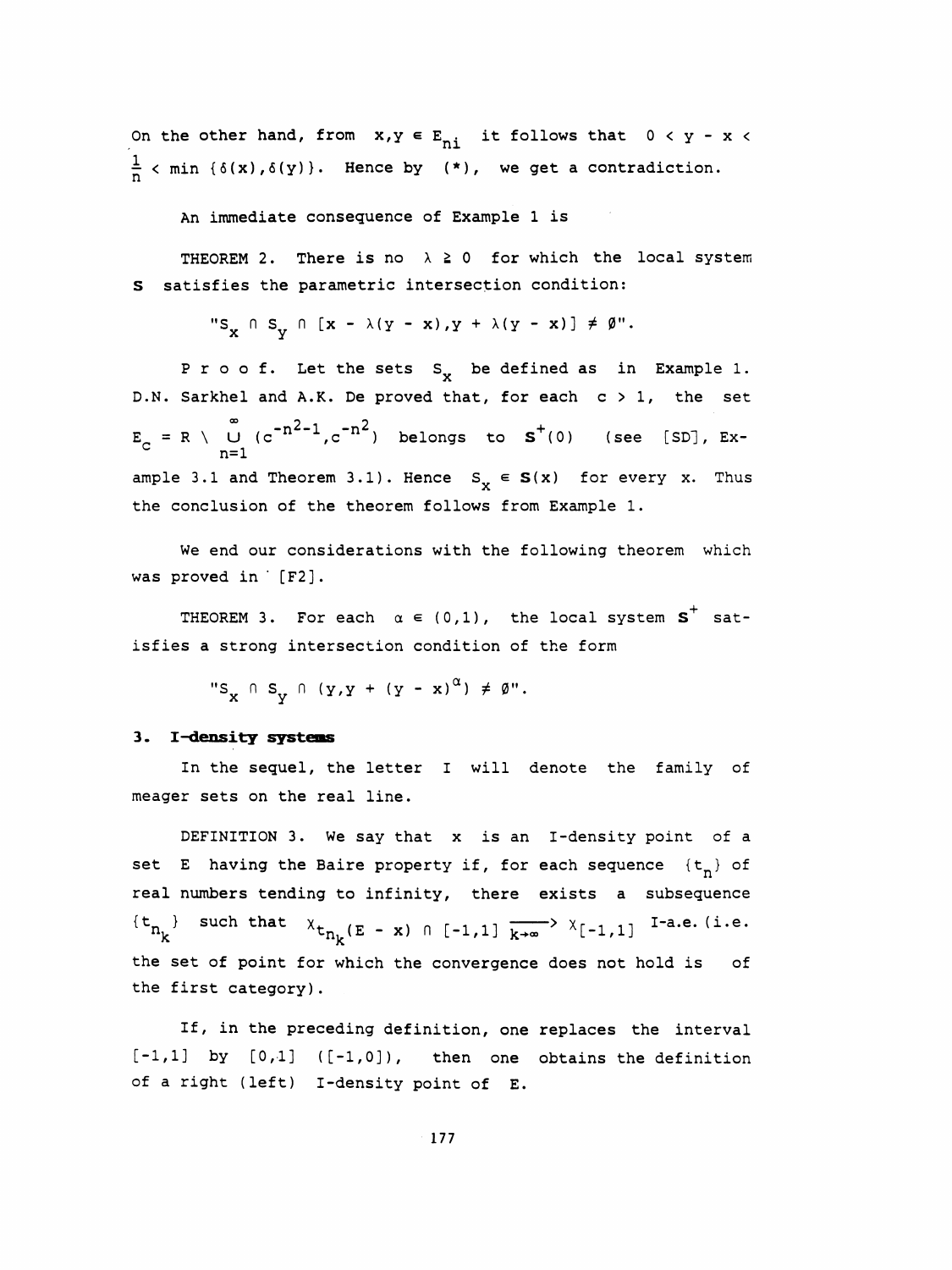DEFINITION 4. Let E be a set having the Baire property.

 (a) We say that x is a right upper I-density point of E if there exists a sequence  $\{t_n\}$  of real numbers tending to infinity with  $x_{t_n}(E - x) \cap [0,1] \overline{n+a}$   $x_{[0,1]}$  I-a.e. We denote this point by  $d^+_I(E,x) = 1$ . Otherwise we write  $d^+_I(E,x) < 1$ .

 (b) We say that x is a right lower I-dispersion point of E if there exists a sequence  $\{t_n\}$  of real numbers tending to infinity with  $x_{t_n}(E - x) \cap [0,1]$   $\overline{n \rightarrow \infty}$  0 I-a.e. We denote this point by  $d_{+}(E,x) = 0$ . Otherwise we write  $d_{+}(E,x) > 0$ . point by  $d_T^+(E,x) = 1$ . Otherwise we write  $d_T^+(E,x) < 1$ .<br>
(b) We say that x is a right lower I-dispersion point<br>
if there exists a sequence  $\{t_n\}$  of real numbers tending<br>
finity with  $x_{t_n}(E - x) \cap [0,1] \overline{n+x} > 0$  I-a.e. W

 In the same way as in Definition 4 one can define the left - hand analogues of these notions.

 The definition of an I-density point is due to W. Wilczyń ski (see [PWW]). The remaining definitions and notations come from [Fl] .

 In the sequel, we shall often use the following equival ences.

REMARK 1. Let  ${E_n}$  be a sequence of sets.

(a)  $X_{E_n}$   $\overline{n \rightarrow \infty}$  i I-a.e.  $\Longleftrightarrow$  lim inf  $E_n$ set.

(b)  $\chi_{E_n}$   $\overline{n \rightarrow \infty}$ > 0 I-a.e.  $\iff$  lim sup  $E_n$ category.

 shall study the intersection conditions for these systems. REMARK 1. Let  $(E_n)$  be a sequence of sets.<br>
(a)  $x_{E_n} \frac{1}{n + \infty}$  1 I-a.e.  $\iff$  lim inf  $E_n$  is a residual<br>
(b)  $x_{E_n} \frac{1}{n + \infty}$  0 I-a.e.  $\iff$  lim sup  $E_n$  is of the first<br>
ory.<br>
Now, we define the local systems  $\overline{s}_$ 

 $A \in \overline{S}_I(x) \iff x \in A$  and there is a set  $E \subset A$  having the Baire property such that x is an I-density point of E.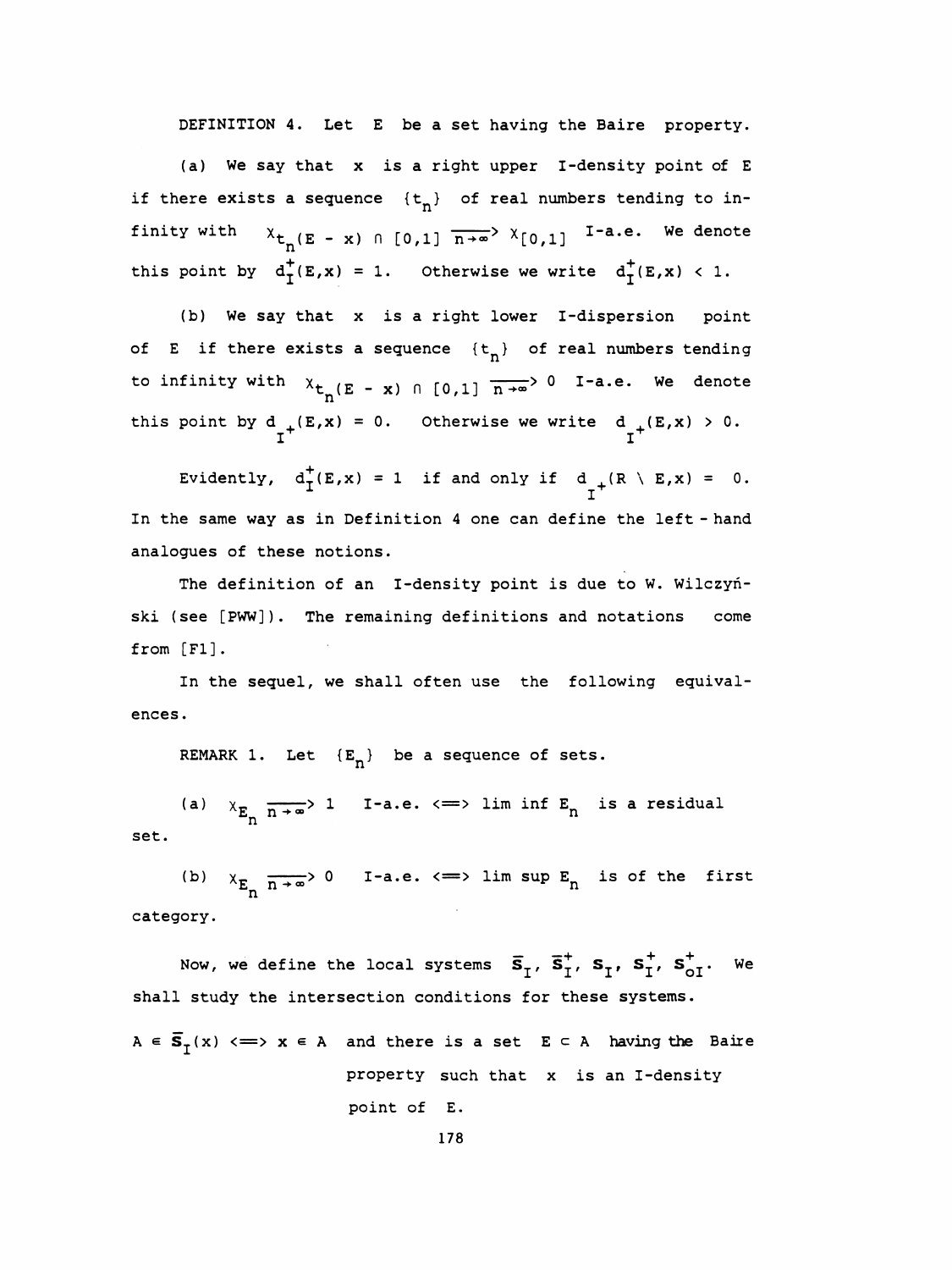$$
A \in \overline{S}_I^+(x) \iff x \in A
$$
 and there is a set  $E \subset A$  having the Baire  
property such that x is a right I-density  
point of E.  

$$
A \in S_{\text{OI}}^+ \iff x \in A
$$
 and there is a set  $E \subset A$  having the Baire  
property such that  $d_I^+(E,x) = 1$  and  
 $d_I^+(E,x) > 0$ .  

$$
A \in S_I^+(x) \iff x \in A
$$
 and there is a set  $E \subset A$  having the Baire  
property such that, for each set  $F \in S_{\text{OI}}^+(x)$   
having the Baire property, we have  $E \cap F \in S_{\text{OI}}^+(x)$ .

 $S_T(x) = S_T^+(x) \cap S_T^-(x)$ .

In [F1] the sets which are complements of these from  $S_{T}(x)$  $(s_I^+(x))$  are called I-sparse at x (I-sparse at x on the right), while, for  $E \in S_f(x)$ , x is said to be a \*I-density point of E.

Obviously,  $s^+_{I}(x) \subset s^+_{0I}(x)$ . Proposition 2 from [Fl] guarantees that  $\overline{S}_{T}^{+}(x) \subset S_{T}^{+}(x)$ . Examples 2 and 3 from [F1] show that both the inclusions are strict.

E. Lazarów and W. Wilczyński proved the following

THEOREM 4 ([ŁW], Theorem 2). The local system  $\overline{S}_{T}$  satisfies a strong intersection condition of the form

"S<sub>x</sub>  $\cap$  S<sub>y</sub>  $\cap$  (x,y)  $\neq$  Ø".

 Using the notion of an I-density point, W. Wilczyński de fined the so-called I-density topology (see [PWW]). The neighbourhoods of x in this topology are the sets from  $\overline{S}_{\tau}(x)$ . In [Z] L. Zajiček generalized the notion of the I-density topology for an arbitrary metric space. He showed that the system which consists of all neighbourhoods of any point of the space satis fies a strong intersection condition of the form  ${}$  "S<sub>X</sub>  $\cap$  S<sub>Y</sub>  $\neq$   $\emptyset$ "  $([2],$  Theorem 3).

 We shall prove a result which is stronger than Theorem 4. We need Theorem 1 from [Ł] which we shall reformulate in our notation.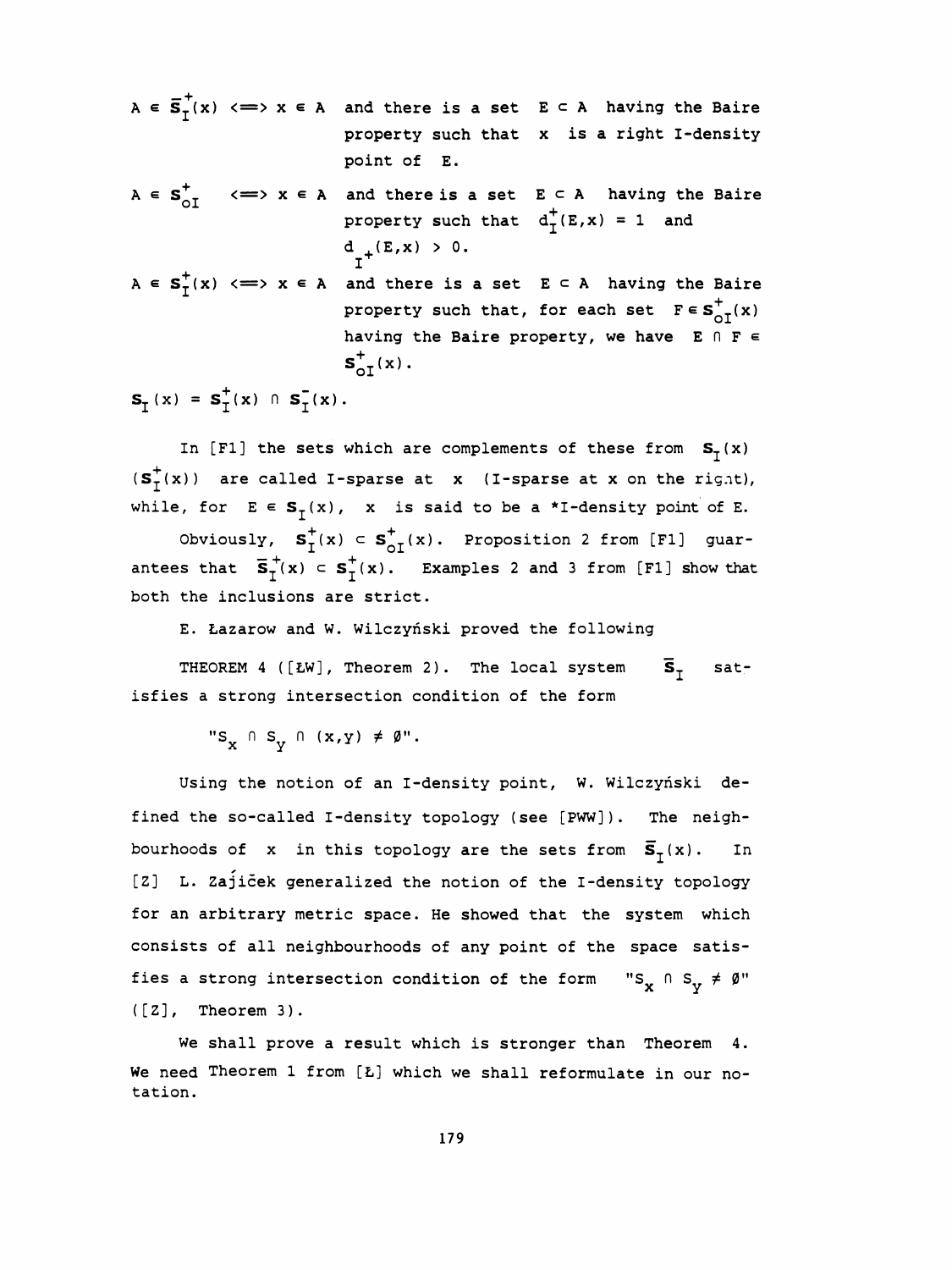LEMMA 1. If x is a right (left) I-density point of a set E having the Baire property, then, for each natural number n, there exist a natural number  $k = k(n, x)$  and a positive number  $\eta = \eta(n,x)$  such that, for any  $h \in (0,\eta)$  and  $i \in \{1,\ldots,n\}$ , there is  $j \in \{1, ..., k\}$  such that E is residual in  $(x + (\frac{i-1}{n} + \frac{j-1}{kn})h, x + (\frac{i-1}{n} + \frac{j}{kn})h)$  (resp. in  $(x - (\frac{i-1}{n} + \frac{j}{kn})h,$  $x - (\frac{i-1}{n} + \frac{j-1}{kn})h)$ .

 An easy consequence of Lemma 1 is Lemma 2. A direct proof of this lemma can be found in [PWW, Lemma 1].

LEMMA 2. If x is an I-density point of a set E having the Baire property, then, for each natural number k, there exists a positive number  $\eta$  such that, for any  $h \in (0, \eta)$  and  $i \in \{-k+1, \ldots, k\},$   $E \cap (x + \frac{i-1}{k}h, x + \frac{i}{k}h)$  is of the second category.

THEOREM 5. If  $0 \leq \lambda_1 < \lambda_2 \leq 1$ , then the local system  $\bar{s}_I$ satisfies a strong intersection condition of the form

$$
"S_x \cap S_y \cap (x + \lambda_1(y - x), x + \lambda_2(y - x)) \neq \emptyset".
$$

P r o o f. Let  $x \in R$  and  $S \in \overline{S}_{\tau}(x)$ . We can assume that S has the Baire property. Let n be a natural number such that  $n(\lambda_2 - \lambda_1) \geq 2$ . Lemma 1 implies that there exist a natural number  $k(n,x)$  and a positive number  $n(n,x)$  such that

(1) for any  $h \in (0,\eta(n,x))$  and  $i \in \{-n+1,\ldots,n\}$ , there is  $j \in \{1,\ldots,k(n,x)\}$  such that S is residual in

$$
(x + (\frac{i-1}{n} + \frac{j-1}{nk(n,x)})h, x + (\frac{i-1}{n} + \frac{j}{nk(n,x)})h).
$$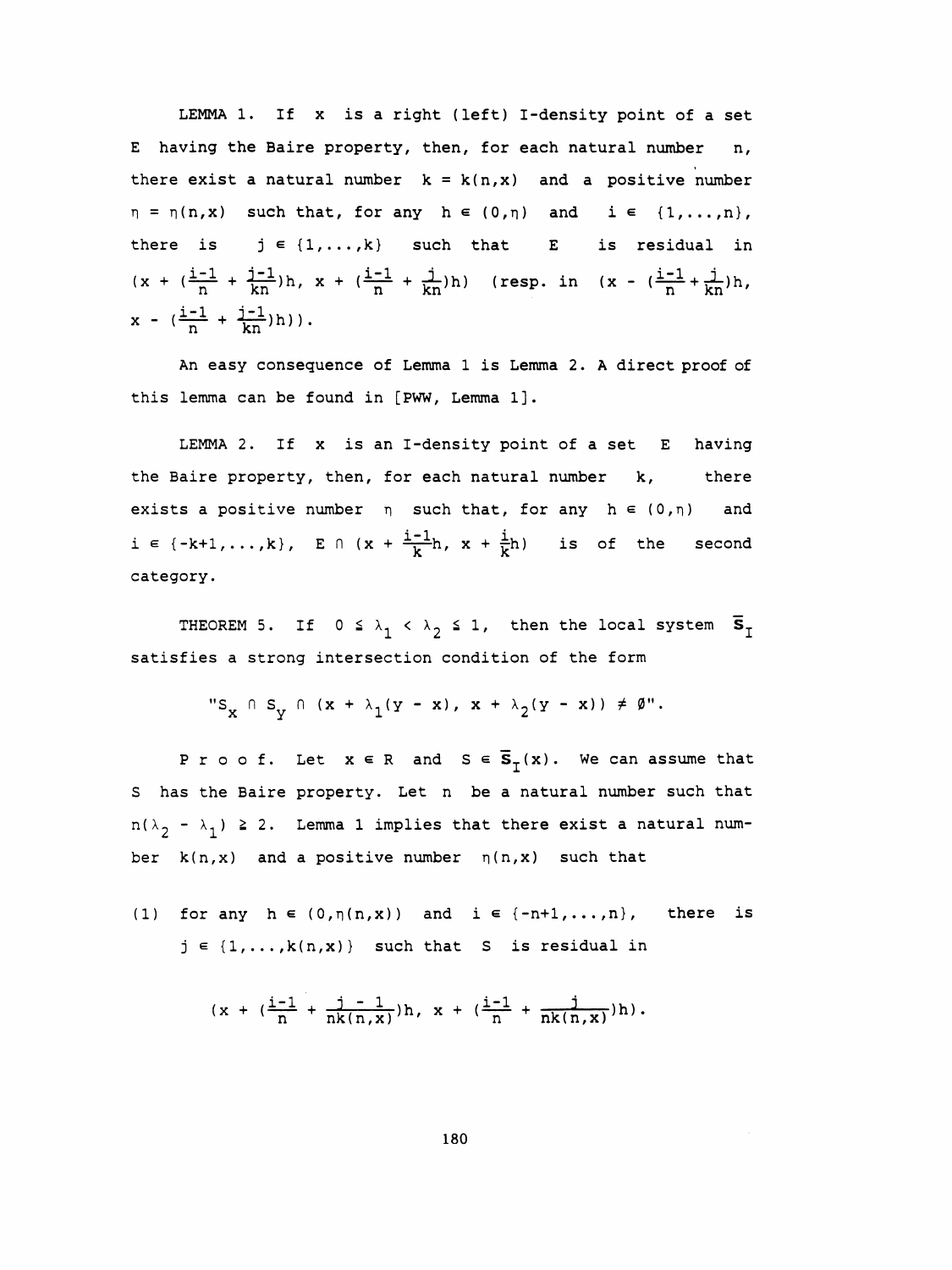From Lemma 2 it follows that, for  $k_x = 2nk(n,x)$ , there exists a positive number  $n_k$  such that

(2) for any 
$$
h \in (0, \eta_{k_x})
$$
 and  $i \in \{-2nk(n, x)+1, ..., 2nk(n, x)\},$   
the set

$$
S \cap (x + \frac{i - 1}{2nk(n,x)}h, x + \frac{i}{2nk(n,x)}h)
$$

is of the second category.

Put  $\delta(x, S) = min \{n(n, x), n_{k_x}\}.$ 

 $\mathbf{x} = \mathbf{y} \cdot \mathbf{y}$  ,  $\mathbf{y} = \mathbf{y} \cdot \mathbf{y}$  $\{(y, S_y)\}\$ . We show that  $S_x \cap S_y \cap (x + \lambda_1 (y - x), x + \lambda_2 (y - x))\neq \emptyset$ . Let  $S_x \in \overline{S}_I(x)$ ,  $S_y \in \overline{S}_I(y)$  and  $0 < y - x < \min$ <br>  $y$ )}. We show that  $S_x \cap S_y \cap (x + \lambda_1(y - x), x + \lambda_2)$ <br>
e definition of n, there is i  $\in \{1, ..., n\}$  with By the definition of n, there is  $i_0 \in \{1, ..., n\}$  with

$$
(x + \frac{i_{0} - 1}{n} (y - x), x + \frac{i_{0}}{n} (y - x))
$$
  

$$
\subset (x + \lambda_{1} (y - x), x + \lambda_{2} (y - x)).
$$

Put  $h = y - x$  and assume that  $k(n,x) \leq k(n,y)$  (if  $k(n,x) \geq$  $k(n,y)$ , then the proof is similar).

As  $h = y - x \leftarrow \eta(n,x)$ , condition (1) guarantees that there exists  $j_{\circ} \in \{1,\ldots,k(n,x)\}$  such that S<sub>x</sub> is residual in

$$
I_{j_0} = (x + (\frac{i_0 - 1}{n} + \frac{j_0 - 1}{nk(n, x)})h, x + (\frac{i_0 - 1}{n} + \frac{j_0}{nk(n, x)})h).
$$

By condition (2) and  $h < n_{k_{\tau\tau'}}$  we have that, for each y  $t \in \{-2nk(n,y)+1,...,2nk(n,y)\}\,$ , the set

$$
S \cap J_{t} = S \cap (y + \frac{t - 1}{2nk(n, y)} h, y + \frac{t}{2nk(n, y)} h)
$$

is of the second category.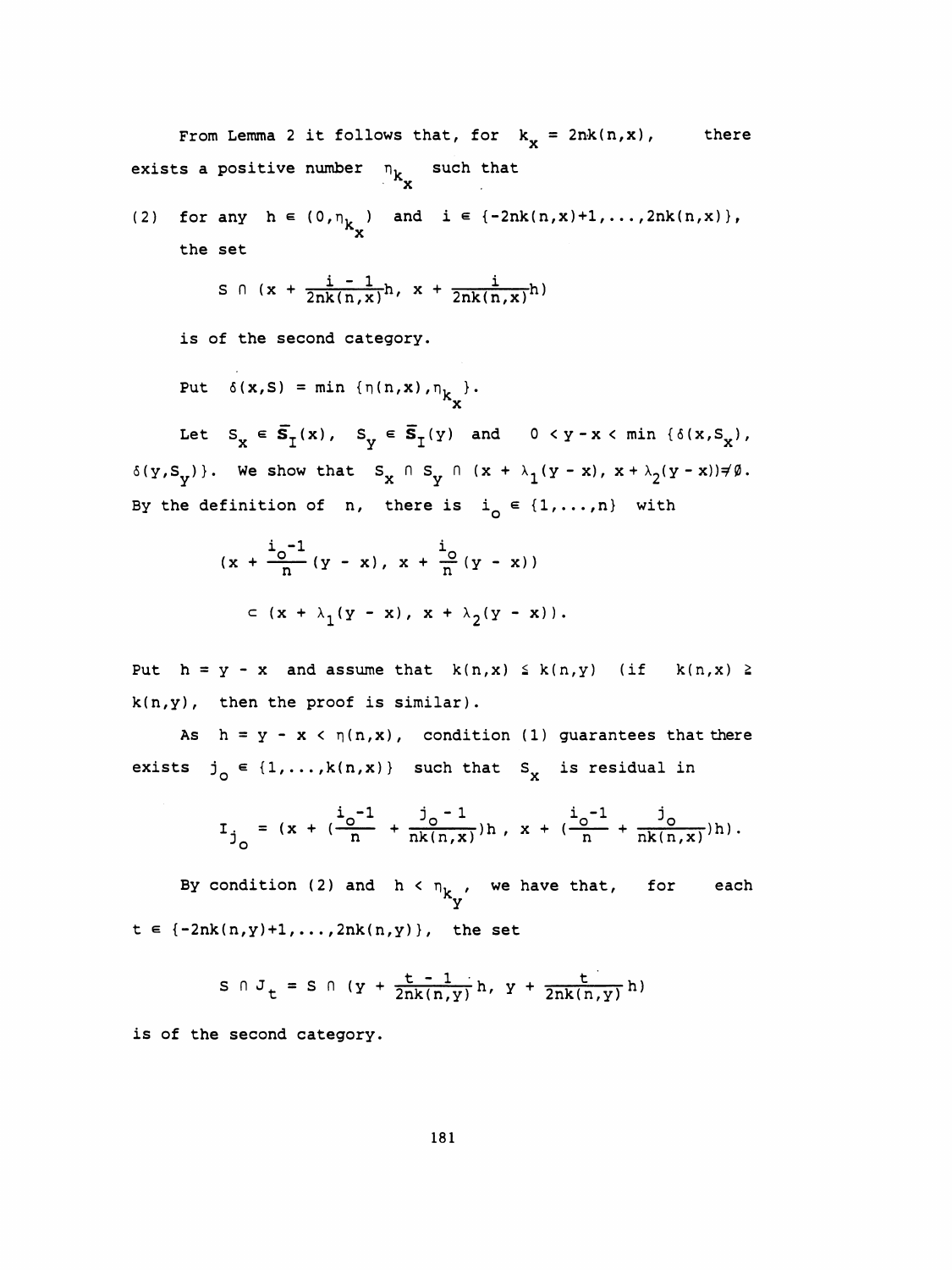Since  $|J_t| = \frac{h}{2nk(n,y)} \le \frac{h}{2nk(n,x)} = \frac{1}{2}|I_{j}|$  and  $y - h \le$  $x + \frac{i_{o} - 1}{n}h < x + \frac{i_{o}}{n}h \leq y$ , there is  $t_{o} \in \{-nk(n,x) + 1,...,0\}$ with  $J_t \n\subset I_j$ .

As  $I_{j} \subset (x + \frac{i_0 - 1}{n}h, x + \frac{i_0}{n}h) \subset (x + \lambda_1(y - x), x + \lambda_2(y - x)),$ we conclude that  $S_x \cap S_y \cap (x + \lambda_1(y - x), x + \lambda_2(y - x)) \neq \emptyset$ .

We shall now examine intersection condition for  $\overline{s}_{\tau}^{+}$ .

THEOREM 6. If  $0 \leq \lambda_1 < \lambda_2 < \infty$ , then the local system  $\bar{s}_1^+$ satisfies a strong intersection condition of the form

$$
"S_x \cap S_y \cap (y + \lambda_1(y - x), y + \lambda_2(y - x)) \neq \emptyset".
$$

P r o o f. Let  $x \in R$  and  $S \in \overline{S}_I^+(x)$ . Without loss of generality we may assume that S has the Baire property,  $\lambda_1 = \frac{i_0 - 1}{k}$  and  $\lambda_2 = \frac{i_0}{k}$  for any natural numbers  $i_0$  and k. Put  $n = k + i_0$ . By Lemma 1, there exist a natural number  $k(n, x)$ and a positive number  $\eta(n,x)$  such that (1) for any  $h \in (0, \eta(n, x))$  and  $i \in \{1, ..., n\}$ , there is  $j \in$  $\{1,\ldots,k(n,x)\}$  such that S is residual in

$$
(x + (\frac{i-1}{n} + \frac{j-1}{nk(n,x)})h, x + (\frac{i-1}{n} + \frac{j}{nk(n,x)})h).
$$

From Lemma 2 it follows that, for  $k_x = 2nk(n,x)$ , there exists a positive number  $n_{k_x}$  such that

(2) for any 
$$
h \in (0, n_{k_{\mathbf{x}}})
$$
 and  $i \in \{1, ..., 2nk(n, x)\}$ , the set  
\n $S \cap (x + \frac{i - 1}{2nk(n, x)}h, x + \frac{i}{2nk(n, x)}h)$ 

is of the second category.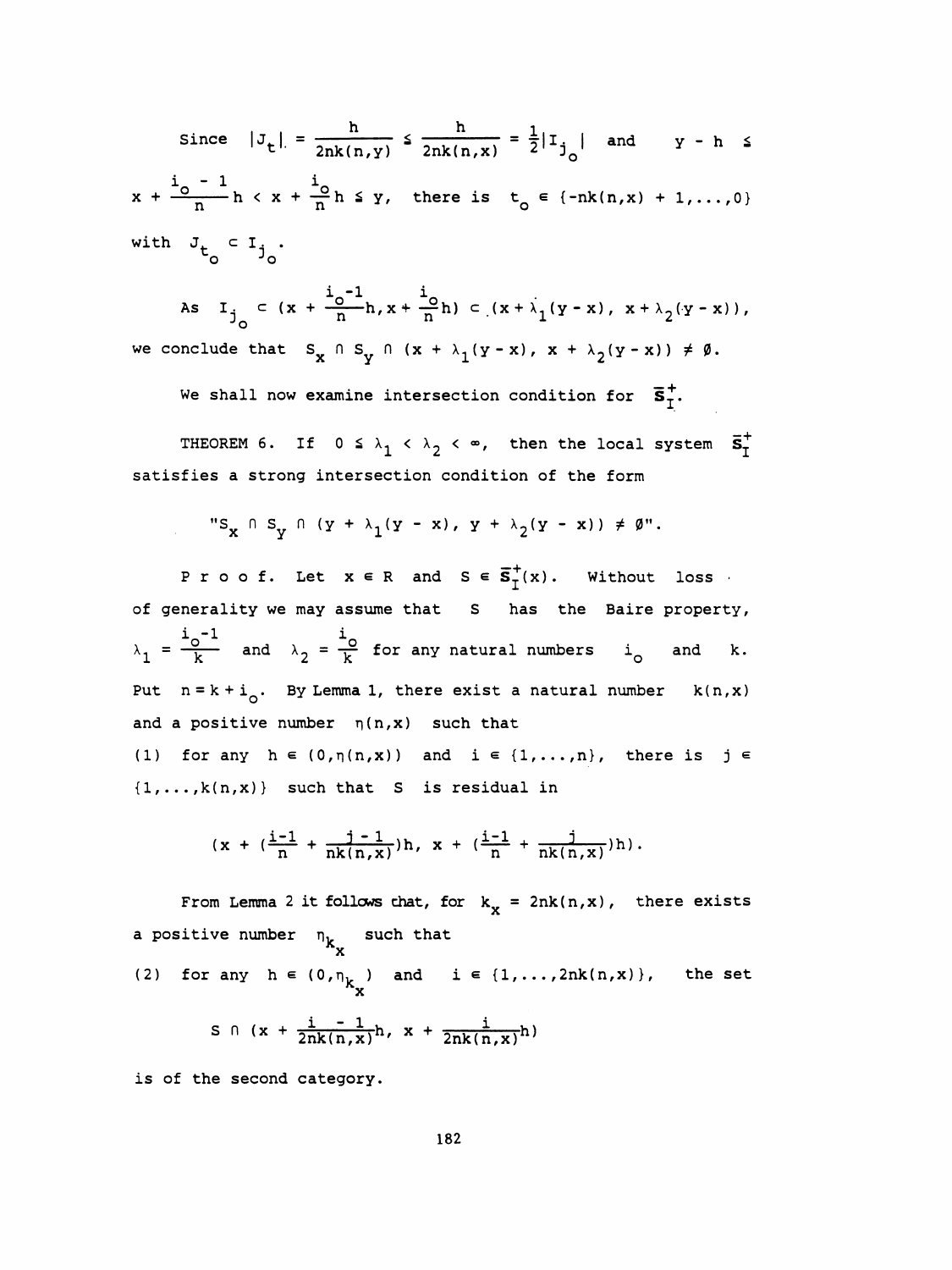Put  $\delta(x, S) = \frac{1}{n} \min \{ \eta(n, x), \eta_{k_v} \}.$ 

Let  $S_x \in \overline{S}_I^+(x)$ ,  $S_y \in \overline{S}_I^+(y)$  and  $0 < y - x < \min \{\delta(x, S_x),$  $\delta(y, S_y)$ . We show that  $S_x \cap S_y \cap (y + \lambda_1(y - x), y + \lambda_2(y - x)) \neq \emptyset$ . Put  $h = \frac{h}{k}(y - x)$ . We consider two cases.

(a)  $k(n,x) \leq k(n,y)$ .

Since  $h = \frac{h}{k}(y - x) < h\delta(x, s_x) \le \eta(n, x)$ , condition (1) implies that there is  $j_o \in \{1, ..., k(n, x)\}$  such that  $S_x$  is residual in

$$
I_{j_{\text{O}}} = (x + (\frac{n-1}{n} + \frac{j_{\text{O}}-1}{nk(n,x)})h, x + (\frac{n-1}{n} + \frac{j_{\text{O}}}{nk(n,x)})h).
$$

On the other hand, we have  $h < n \delta(y, S_y) \leq \eta_{k_y}$ . Thus, from (2) it follows that, for each  $t \in \{1, ..., 2nk(n,y)\}\$ , the set

$$
S_{y} \cap J_{t} = S_{y} \cap (y + \frac{t - 1}{2nk(n, y)}h, y + \frac{t}{2nk(n, y)}h)
$$

is of the second category.

As  $|J_t| = \frac{h}{2nk(n,y)} \le \frac{h}{2nk(n,x)} = \frac{1}{2}|I_{j}|\text{ and } y \le x + \frac{n-1}{n}h$  $x + h < y + h$ , there is  $t_0 \in \{1, ..., 2nk(n,y)\}$  with  $J_{t_0} \subset I_{j_0}$ .

Moreover, since

$$
I_{j_0} \subset (x + \frac{n-1}{n}h, x + h) =
$$
  
=  $(x + \frac{k+i_0-1}{k}(y-x), x + \frac{k+i_0}{k}(y-x))$   
=  $(y + \lambda_1(y-x), y + \lambda_2(y-x)),$ 

we conclude that  $S_x \cap S_y \cap (y + \lambda_1(y - x), y + \lambda_2(y - x)) \neq \emptyset$ .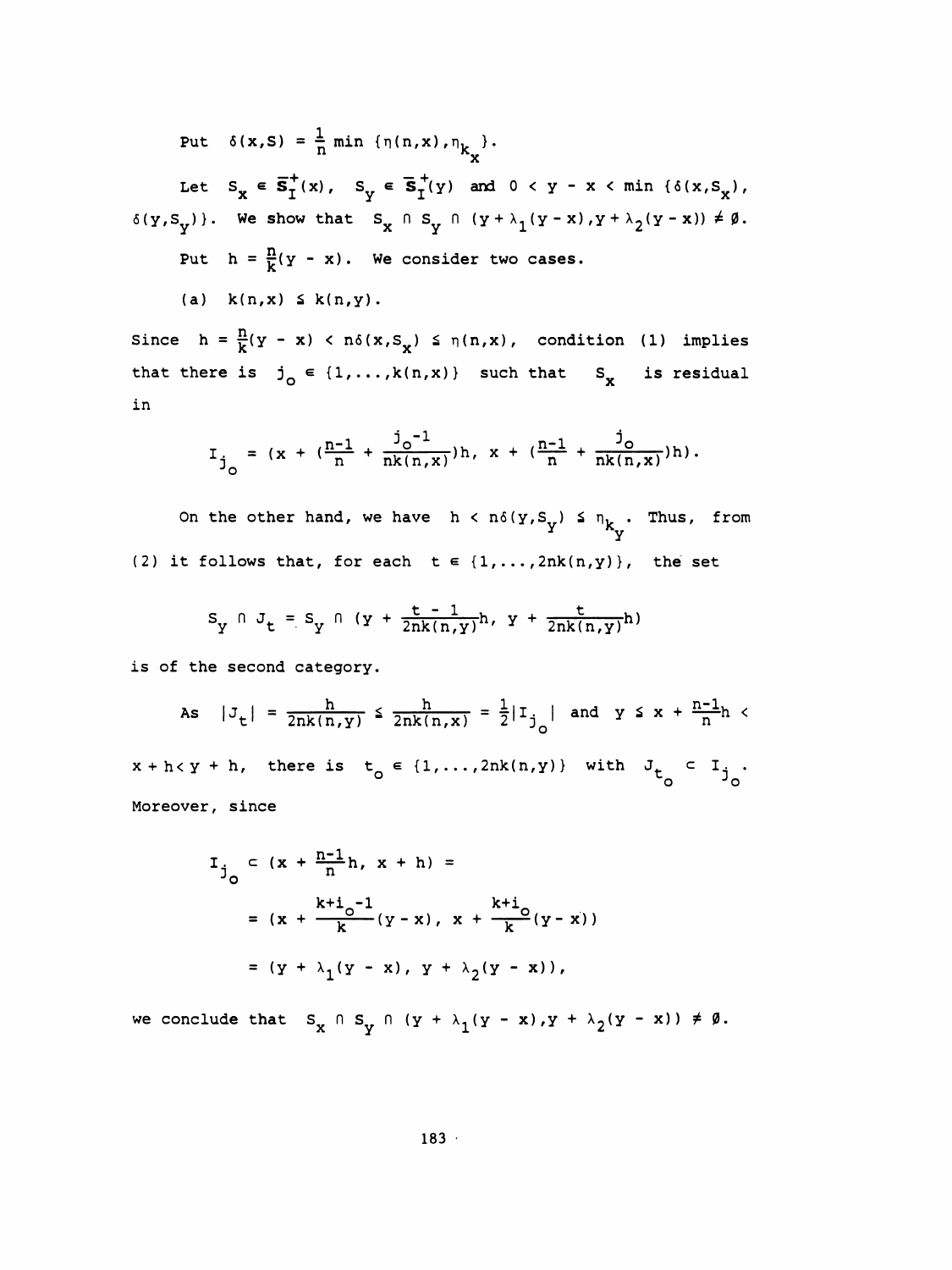# (b)  $k(n,x) \geq k(n,y)$ .

Since  $h \leftarrow \eta(n,y)$ , condition (1) guarantees that there exists  $j_{\circ} \in \{1,\ldots,k(n,y)\}$  such that S<sub>y</sub> is residual in

$$
I_{j_{\circ}} = (y + (\frac{i_{\circ} - 1}{n} + \frac{j_{\circ} - 1}{nk(n, y)})h, y + (\frac{i_{\circ} - 1}{n} + \frac{j_{\circ}}{nk(n, y)})h).
$$

By condition (2) and  $h < n_{k_\mathbf{X}^{\prime}}$ , we have that, for each tetrapoor  $h$  ${1, \ldots, 2nk(n,x)}$ , the set

$$
S_{x} \cap J_{t} = S_{x} \cap (x + \frac{t - 1}{2nk(n, x)}h, x + \frac{t}{2nk(n, x)}h)
$$

is of the second category.

is of the second category.  
\nAs 
$$
x + h = y + \frac{i_0}{k}(y - x) = y + \frac{i_0}{n}h > y + \frac{i_0 - 1}{n}h > x
$$
 and  
\n $|J_t| = \frac{h}{2nk(n,x)} \le \frac{h}{2nk(n,y)} = \frac{1}{2}|I_{j_0}|$ , there is  $t_0 \in \{1, ..., n\}$   
\n $2nk(n,x)$  with  $J_{t_0} \subset I_{j_0}$ . Moreover, since

$$
I_{j_0} = (y + \frac{i_0 - 1}{n}h, y + \frac{i_0}{n}h)
$$
  
=  $(y + \lambda_1(y - x), y + \lambda_2(y - x)),$ 

we conclude that  $S_x \cap S_y \cap (y + \lambda_1(y - x), y + \lambda_2(y - x)) \neq \emptyset$ .

COROLLARY 1. (a) The local system  $\overline{s}_I^+$  satisfies a strong intersection condition of the form

$$
"S_x \cap S_y \cap (y, y + (y - x)) \neq \emptyset".
$$

(b) The local system  $\overline{s}_I$  satisfies a strong intersection condition of the form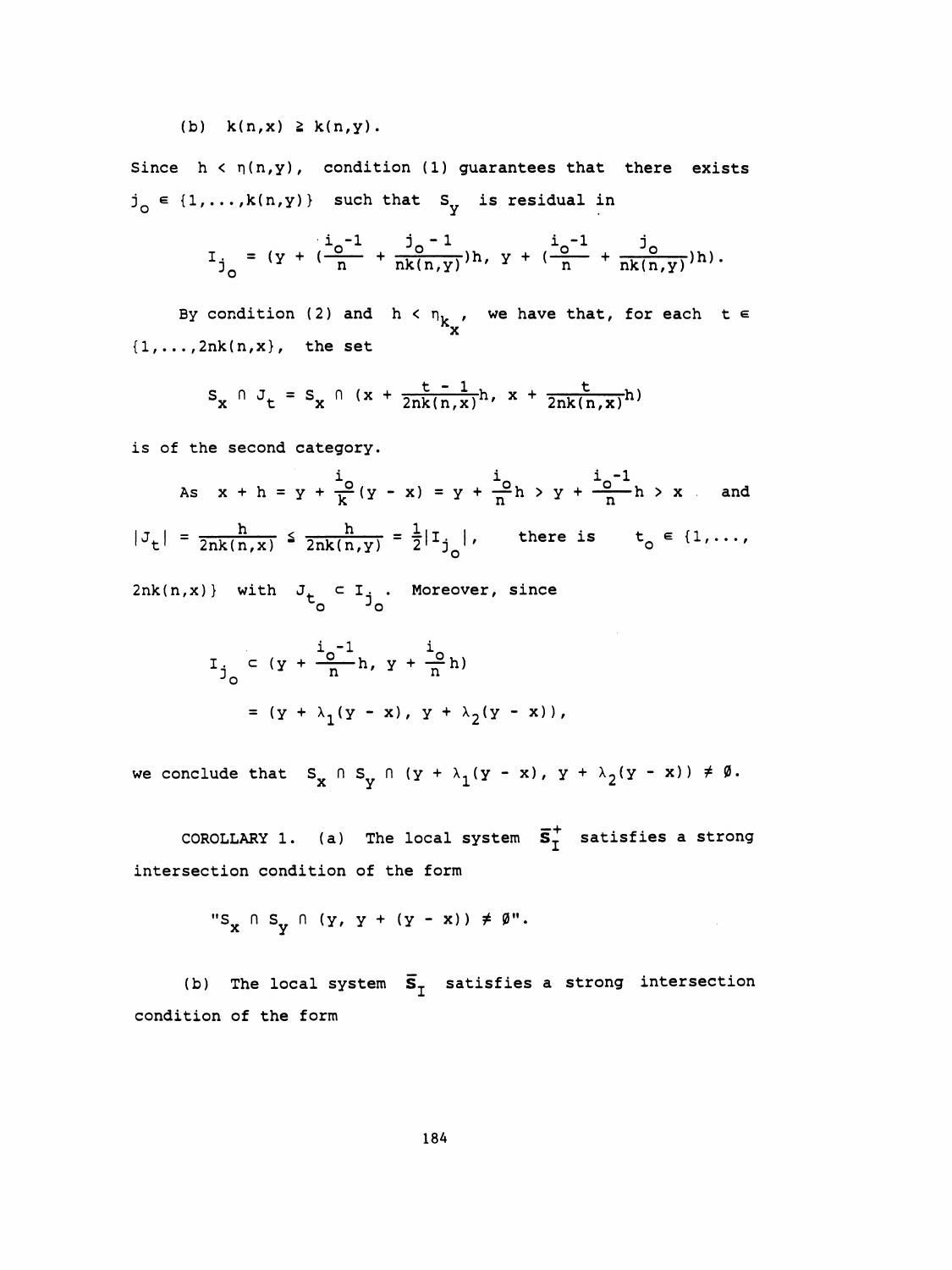$$
"S_x \cap S_y \cap (x - (y - x), x) \neq \emptyset
$$

and

$$
S_{\mathbf{X}} \cap S_{\mathbf{Y}} \cap (Y, Y + (Y - x)) \neq \emptyset''.
$$

We say that a function f is I-approximately continuous on the right if it is  $(\overline{s}_I^+)$ -continuous (see [PWW]).

 COROLLARY 2. If f is I -approximately continuous on the right, then it is in the first class of Baire.

In order to investigate the local systems  $s^-_1$  and  $s^+_{\tau}$ , we start with proving the analogues of Lemmas 1 and 2 for these sys tems.

 LEMMA 3. If G is open and I-sparse at 0 on the right (i.e.  $R \setminus G \in \mathbf{S}_{I}^{+}(0)$ ), then there exist a natural number  $k_{\text{o}}$  and a real number  $n_0 > 0$  such that, for each  $h \in (0, n_0)$ , there is i  $\in$  {1,...,k<sub>o</sub>} with  $(\frac{1}{k_0}h, \frac{1}{k_0}h)$  n G =  $\emptyset$ .

 Proof. Suppose that G is an open set which does not possess the property of the lemma. We show that G is not I-sparse at 0 on the right. From our assumption it follows that there is a decreasing sequence  $\{h_k\}$  such that, for every k, we have (1)  $h_k < \frac{1}{k^2}h_{k-1}$ 

(2)  $(\frac{i-1}{k}h_k, \frac{i}{k}h_k) \cap G \neq \emptyset$  for  $i \in \{1,\ldots,k\}.$ 

Put  $b_k = \frac{1}{k-1} h_{k-1}$ ,  $I_k = (h_k, b_k)$ ,  $B_k = I_k \cap U (2i-1)h_k$ ,  $2ih_k$ ) and B =  $\bigcup_{k=0}^{\infty} B_k$ . As in [F1, Example 3] it is easy to check  $k=2$  K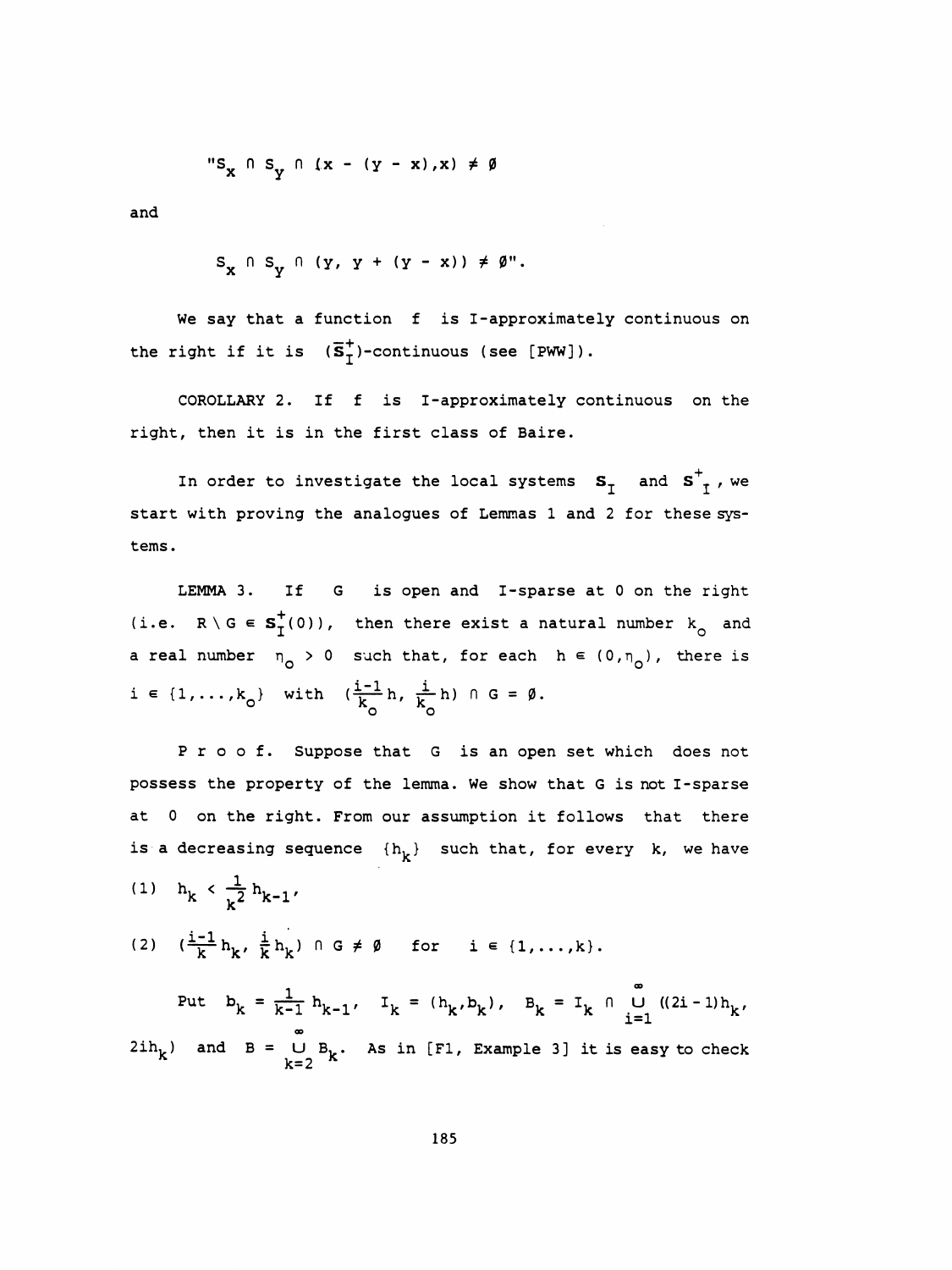that  $d_{1}^{(B,0)} = 0$  by examining  $x_{t_{n}B} \cap [0,1]$  for  $t_{n} = \frac{1}{h_{n}}$ .

To prove that G is not I-sparse at 0 on the right it is sufficient to show that  $d_{f}$  (B U G,0) > 0 (see [F1], Theorem 2), i.e. that, for each sequence  $\{t_n\}$  tending to infinity,

(3) 
$$
x_{t_n}(B \cup G) \cap [0,1]
$$
 does not converge to 0 I-a.e.

Let  $\{t_n\}$  be a sequence tending to infinity. Obviously, it is enough to show that condition (3) is true for some subsequence of  $\{t_n\}$ . Let  $x_n = \frac{1}{t_n}$  and let  $\{h_{k_n}\}$  be a subsequence of  $\{h_{\mathbf{n}}\}$  for which  $4h_{\mathbf{k}_{\mathbf{n}}}$  's  $x_{\mathbf{n}}$  <  $4h_{\mathbf{k}_{\mathbf{n}}-1}$ . Replacing the sequences  $n \leq x_n < 4h_{k_n}$ of  ${t_n}$ . Let  $x_n = \frac{1}{t_n}$  and let  ${h_k}$  be a subsequence of<br>  ${h_n}$  for which  $4h_k \le x_n < 4h_{k_n-1}$ . Replacing the sequences<br>  ${t_n}$  and  ${h_k}$  by subsequences (if it is necessary), we can<br>
make one of the following con make one of the following conditions hold:  $\{t_n\}$  and  $\{h_{k_n}\}$  by subsequences (if it is necessary), we can

(a) there is 
$$
M \ge 4
$$
 such that  $\frac{x_n}{h_k} \le M$  for every n,

make one of the following conditions hold:  
\n(a) there is 
$$
M \ge 4
$$
 such that  $\frac{x_n}{h_{k_n}} \le M$  for every n,  
\n(b)  $\frac{x_n}{h_{k_n}} \xrightarrow[n \to \infty]$  and there is  $M > 0$  such that  $\frac{x_n}{b_{k_n}} \le M$  for  
\nevery n,

(c) 
$$
\frac{x_n}{b_{k_n}} \xrightarrow[n \to \infty]{} \infty.
$$

We consider each case separately.

(a) For each natural number n, we have

(0,1) 
$$
n \, t_n B = (0,1) \, n \, t_n B_{k_n}
$$
  
  

$$
= (0,1) \, n \, t_n (h_{k_n}, 2h_{k_n}) = (\frac{h_{k_n}}{x_n}, \frac{h_{k_n}}{x_n}).
$$

This means that (0,1)  $n t_n^m k_n'^{2m} k_n' = \frac{1}{2} k_n' k_n'$ .<br>This means that (0,1)  $n t_n$ B contains an interval of length  $\frac{1}{M}$ .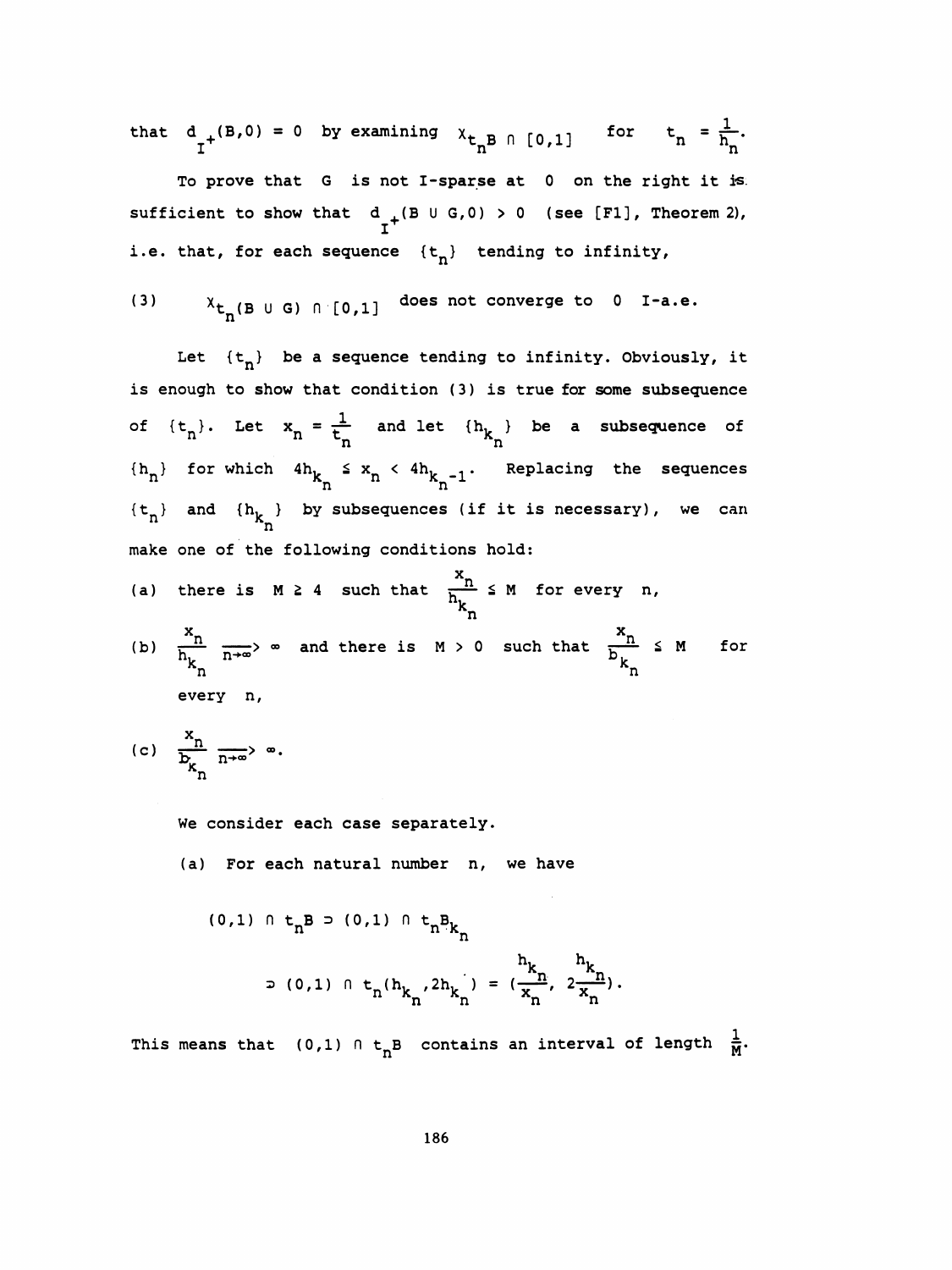Put  $a_i = \frac{i}{2M}$  for  $i = 0, 1, ..., 2M$ . Since each set  $t_n B$ contains at least one of intervals  $(a_i,a_{i+1})$ , there is  $i_0 \in$  ${0, \ldots, 2M-1}$  such that  $(a^i_{i^N}, a^i_{i^N+1})$  is contained in infinitely many sets  $t_nB$ . This proves condition (3).

(b) For each natural number n, we have

$$
(0, \frac{1}{M}) \cap t_{n}B \supset (0, \frac{1}{M}) \cap t_{n}B_{k_{n}}
$$
  
=  $(0, \frac{1}{M}) \cap U \left(\frac{2(i-1)h_{k_{n}}}{x_{n}}, \frac{2ih_{k_{n}}}{x_{n}}\right).$ 

 $\frac{k_n}{k_n}$   $\frac{k_n}{n+1}$  o it follows that the set  $\frac{1}{n+1}$   $\frac{1}{n}$  for each natural r. Hence  $\lim_{n \to \infty} \frac{1}{n}$  (0, $\frac{1}{n}$ ), so (3) holds.  $\frac{x_n}{x_n}$   $\frac{1}{n+x}$  o it follows that the s Thus, from  $\frac{m}{x}$   $\frac{1}{n+\infty}$ is dense in  $(0, \frac{1}{M})$  for each natural r. Hence lim sup  $t_n B$  is residual in  $(0, \frac{1}{M})$ , so (3) holds.

 (c) Let p be a natural number. If n is a sufficiently large natural number, then  $\frac{x_n}{b_n}$  > 2p and, consequently,  $\label{eq:2} \frac{1}{\sqrt{2}}\left(\frac{1}{\sqrt{2}}\right)^2\frac{1}{\sqrt{2}}\left(\frac{1}{\sqrt{2}}\right)^2.$  $\mathbf{F}_{n}$ 

$$
|(\frac{i-1}{p} x_n, \frac{i}{p} x_n)| = \frac{x_n}{p} > 2b_{k_n} = \frac{2h_{k_n-1}}{k_n^{-1}}.
$$

From (2) it follows that, for a sufficiently large n and each i ∈ {1,...,p}, G n ( $\frac{i-1}{p}$  x<sub>n</sub>,  $\frac{i}{p}$  x<sub>n</sub>) ≠ Ø. Thus (0,1) n U t<sub>n</sub>G is a dense open subset of (0,1) for every natural r and, there fore, lim sup  $t_nG$  is residual in  $(0,1)$ . This proves  $(3)$ .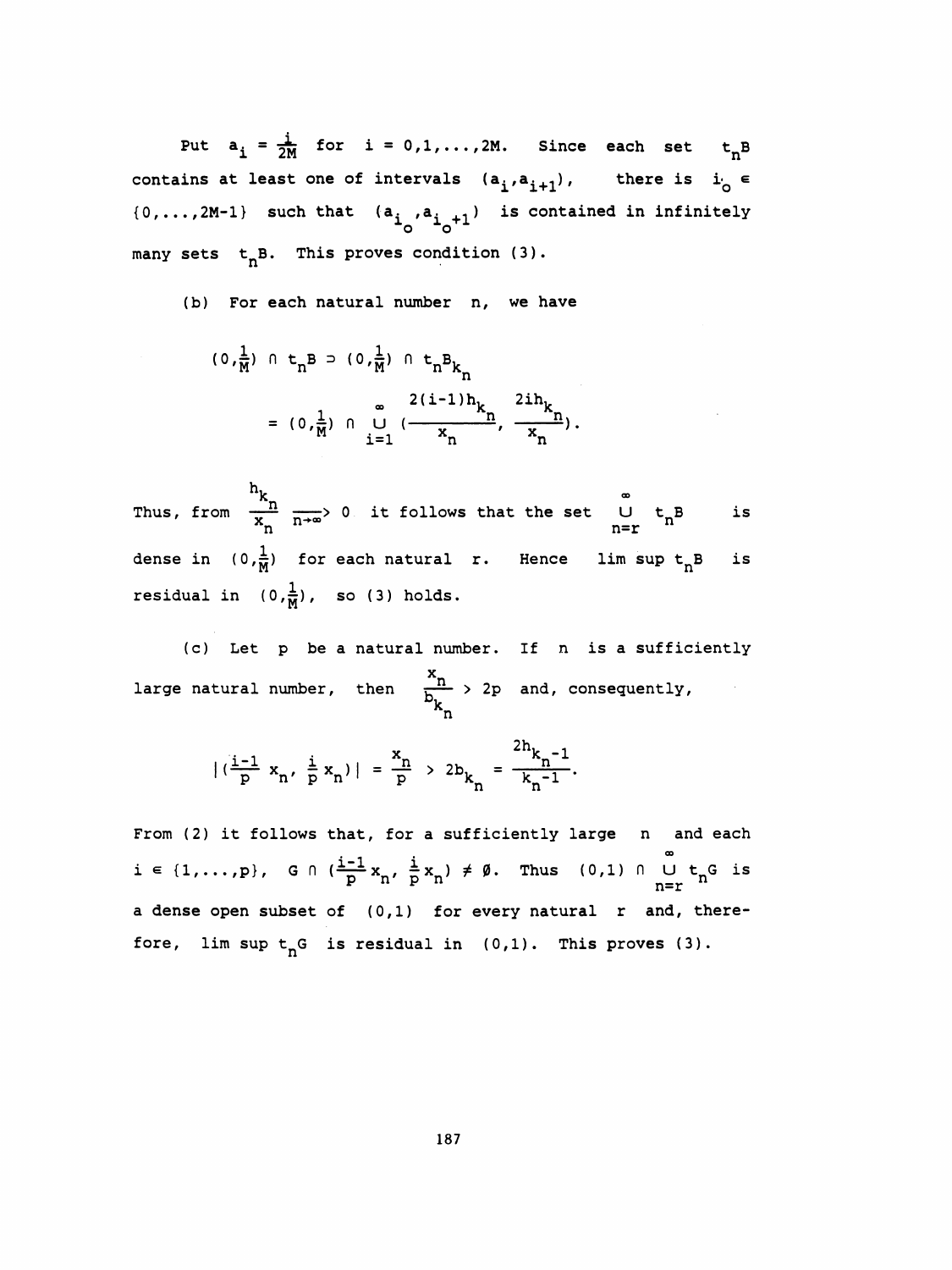An easy consequence of Lemma 3 is

LEMMA 4. If  $E \in s^+_T(x)$  has the Baire property, then there exists a natural number  $k$  such that, for each  $h \in (0,1)$ , there is  $i \in \{1,...,k\}$  for which E is residual in  $(x + \frac{i-1}{k}h, x + \frac{i}{k}h)$ .

Proof. We assume that  $x = 0$ . As E has the Baire property,  $R \setminus E = G \triangle P$  where G is open and I-sparse at 0 on the right, and P is of the first category. Let  $k_{\text{o}}$  and  $n_{\text{o}}$ be the numbers guaranteed by Lemma 3 and let  $n > \frac{1}{n_e}$  be a natural number. Put  $k = 2k_0 n$  and let  $h_1 \in (0,1)$ . Putting  $h = h_1 n_0$ , we obtain  $h \times n_0$ ; so, by Lemma 3, there is  $i \in \{1, ..., k_0\}$ such that  $(\frac{1-1}{k_0}h, \frac{1}{k_0}h)$   $\cap$  G =  $\emptyset$ . Since  $\frac{1}{k} = \frac{h}{n_0 k} < \frac{h}{2k_0}$ , there ( $\eta_o$ ; so, by Lemma 3, there is  $i \in \{\frac{1}{b}, \frac{i}{k}h\}$  of  $G = \emptyset$ . Since  $\frac{h}{k} = \frac{h}{\eta_0 k} < \frac{h}{2k_0}$ <br>(b) with  $(\frac{j-1}{b}, \frac{j}{b}) \in (\frac{i-1}{b}, \frac{j}{b})$ exists  $j \in \{1,\ldots,k\}$  with  $(\frac{j-1}{k}h_1, \frac{j}{k}h_1) \subset (\frac{j-1}{k_0}h, \frac{j}{k_0}h)$ . Hence E is residual in  $(\frac{j-1}{k} h_1, \frac{j}{k} h_1)$ .

REMARK 2. There is an open set G such that  $d^+(G,0) < 1$ , d <sub>+</sub>(G,0) = 0 and G does not satisfy the conclusion of Lemma<br>I It is sufficient to put  $G = Int A$  where A is defined in Example 3 in [Fl].

LEMMA 5. If E has the Baire property and  $d^+_{T}(E,x) = 1$ , then for each natural number  $k$  and each positive real number  $n$ , there is  $h \in (0, \eta)$  such that, for each  $i \in \{1, ..., k\}$ , E n  $(x + \frac{i-1}{k}h, x + \frac{i}{k}h)$  is of the second category.

P r o o f. We assume that  $x = 0$ . Since  $d^+_T(E,0) = 1$ , there is a sequence  $\{t_n\}$  tending to infinity with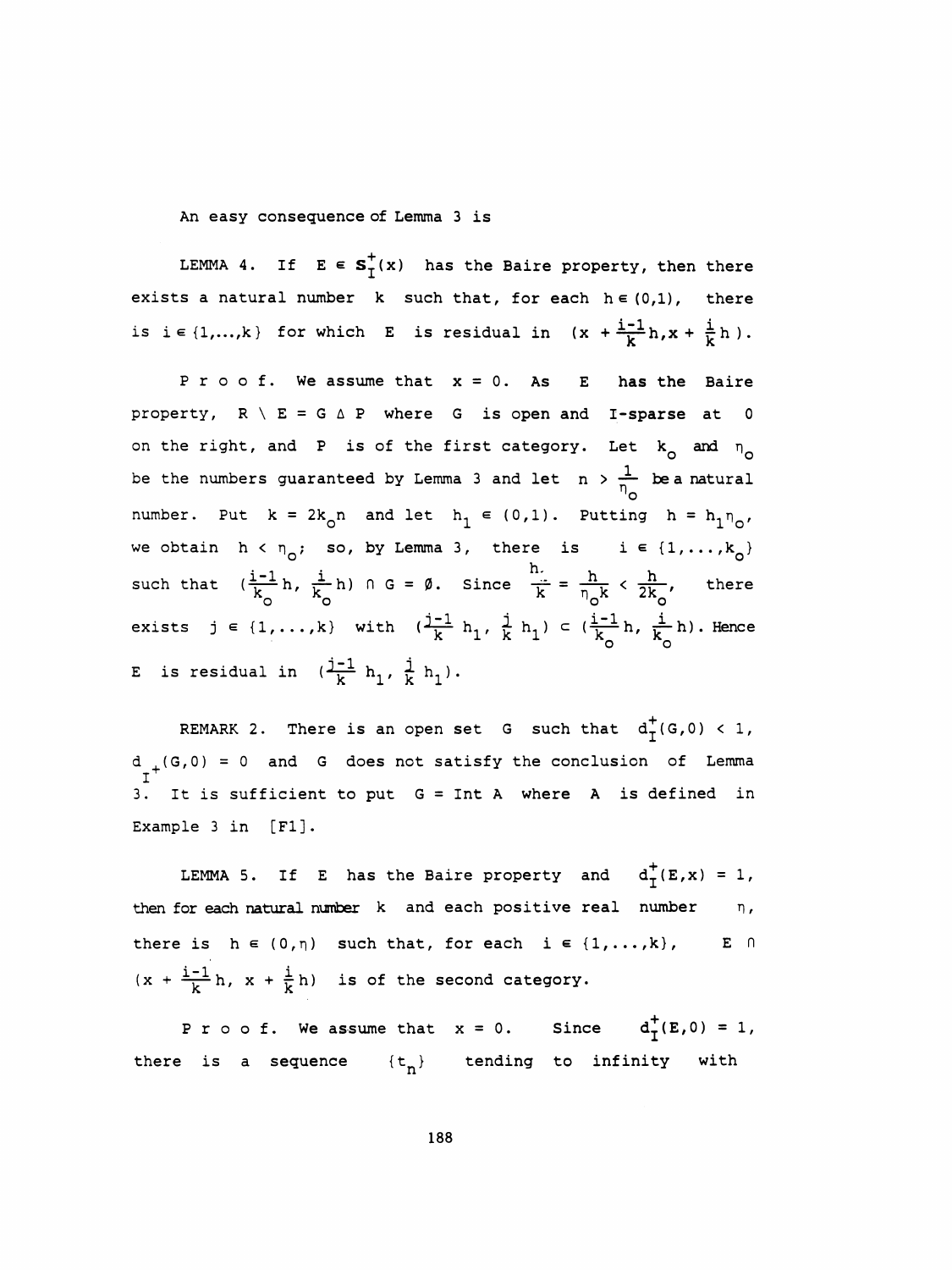$x_{t_nE}$  fi [0,1]  $\overline{n+e}$   $x_{[0,1]}$  I-a.e. Suppose to the contrary that there exist a natural number  $k_{\odot}$  and a real number  $n_{\odot} > 0$ such that, for each  $h \in (0, n_{\overline{Q}})$ , there is  $i \in \{1, ..., k_{\overline{Q}}\}$  for which E  $\cap$   $(\frac{1-1}{k_0}h, \frac{1}{k_0}h)$  is of the first category. Putting  $h = \frac{1}{k_0}$ , ist a natural number  $k_0$  and a real number  $n_0 >$ <br>  $k_0$  each  $h \in (0, n_0)$ , there is  $i \in \{1, ..., k_0\}$  fo<br>  $\frac{1}{k_0}h$ ,  $\frac{i}{k_0}h$  is of the first category. Putting  $h = \frac{1}{k_0}$ <br>  $k_0$ <br>  $h = \frac{1}{k_0}h$ ,  $\frac{i}{k_0}$  of nu we find a sequence  $\{i_n\}$  of numbers from the set  $\{1,\ldots,k_{\mathsf{Q}}\},$ such that  $t_n E \cap (\frac{i_n^{-1}}{k_o}, \frac{i_n}{k_o})$  is of the first category. Let  $\{k_n\}$ be an increasing sequence of natural numbers such that  $\{ {\tt i_k} \}$  is  $i_{0}$ -1 i constant, i.e.  $1_{k_n} = 1$  for every n. Then  $t_{k_n}$  E n ( $\frac{1}{k_0}$ ,  $\frac{1}{k_0}$ ) equence of natural numbers such that  $\{i_k\}$  i<br>= i<sub>o</sub> for every n. Then  $t_k E \cap (\frac{i_0^{-1}}{k_0}, \frac{i_0}{k_0})$ <br>n tegory for every n. This contradicts the as is of the first category for every n. This contradicts the as sumption that  $x_{t_nE}$  n [0,1]  $\overline{n+^{\infty}}$   $x_{[0,1]}$  I-a.e.

THEOREM 7. The local system  $s_T^+$  satisfies a strong intersection condition of the form "S<sub>x</sub>  $\cap$  S<sub>y</sub>  $\neq$  Ø".

P r o o f. Let  $x \in R$  and  $S \in S_T^+(x)$ . We may assume that S has the Baire property. By Lemma 4, there is a natural number k<sub>x</sub> such that

(1) for each  $h \in (0,1)$ , there is  $i \in \{1,\ldots,k_{\mathbf{y}}\}$  such that S is residual in  $(x + \frac{i-1}{k_x}h, x + \frac{i}{k_x}h).$ 

By Lemma 5, for  $k = 2k_x$  and  $n = 1$ , there is  $h_x \in (0,1)$ such that

(2)  $S_x \cap (x + \frac{i-1}{2k_y}h_x, x + \frac{i}{2k_y}h_x)$  is of the second category for each  $i \in \{1, ..., 2k_x\}.$ Put  $\delta(x, S) = \frac{h_x}{2k}$ .

-..x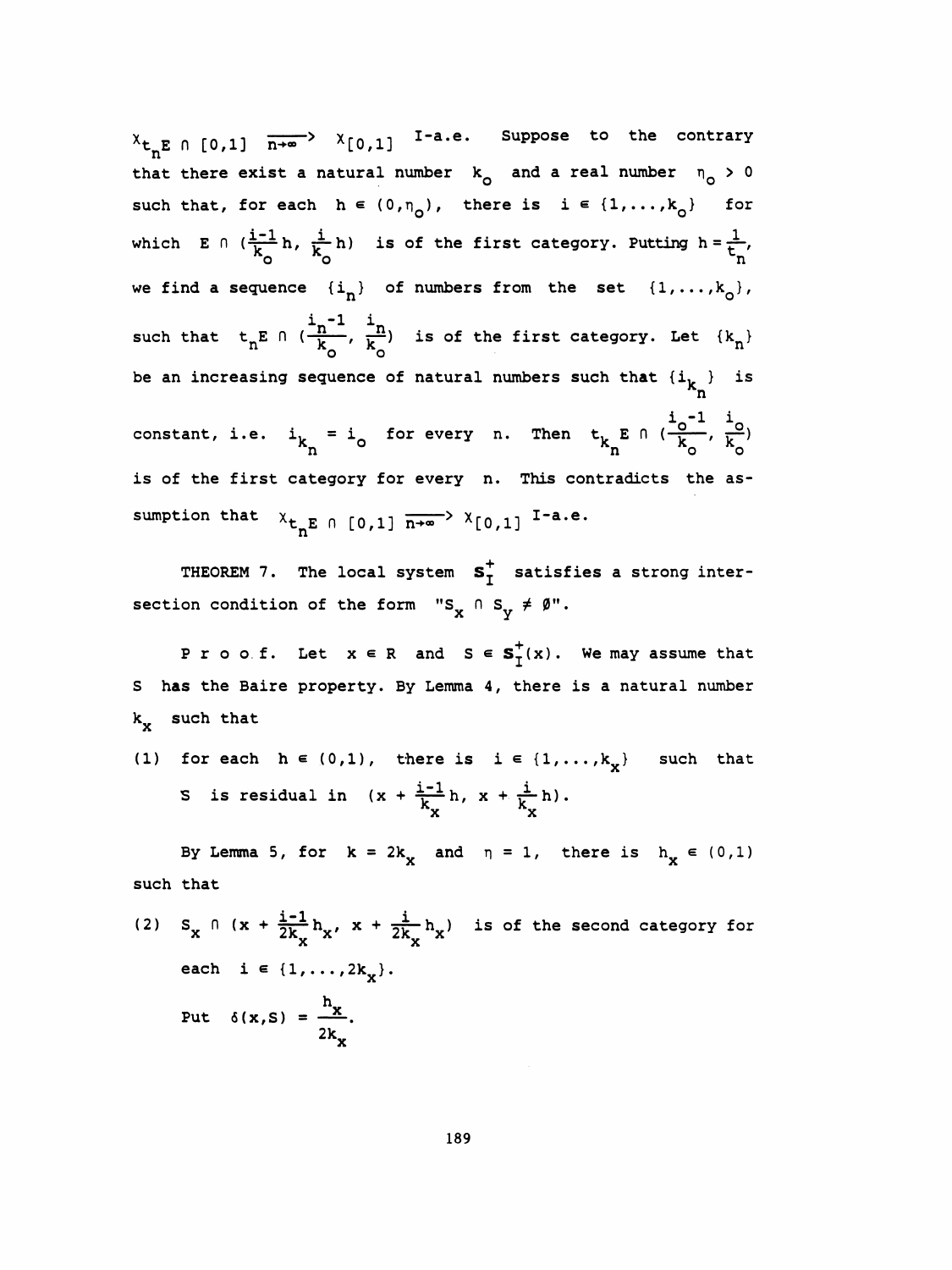Let  $S_x \in S_T^+(x)$ ,  $S_y \in S_T^+(y)$  and  $0 < y - x < \min \{\delta(x, S_x)$ ,  $\delta(y, S_y)$ . We must show that  $S_x \cap S_y \neq \emptyset$ . We need consider two cases:

(a)  $k_x \le k_y$ . Put  $h = h_y$  in (1). There exists  $i_0 \in$  $\{1,\ldots,k_{\mathbf{x}}\}\$  such that  $S_{\mathbf{x}}$  is residual in  $I_{\mathbf{i}_{\infty}} = (x + \frac{i_{\infty} - 1}{k_{\infty}})_{\mathbf{x}}$  $x + \frac{1}{k} h_v$ .

From (2) we obtain that  $S_y \cap J_i = S_y \cap (y + \frac{i-1}{2k_y}h_y, y + \frac{i}{2k_y}h_y)$ is of the second category for each  $i \in \{1, ..., 2k_v\}$ .

As  $|J_i| = \frac{h_y}{2k_y} \le \frac{h_y}{2k_x} = \frac{1}{2}|I_{i_0}|$  and  $y - x < \frac{h_y}{2k_y} \le \frac{1}{2}|I_{i_0}|$ ,  $J_i \subset I_i$  for some  $i_1 \in \{1, ..., 2k_y\}$ . Thus  $S_x$  is residual in  $J_{i_1}$ , and consequently,  $S_x \cap S_y \supset S_x \cap S_y \cap J_{i_1} \neq \emptyset$ .

(b)  $k_x \ge k_y$ . Put  $h = h_x$  in (1). There exists  $j_0 \in$  $\{1,\ldots,k_y\}$  such that  $S_y$  is residual in  $I_{j_0} = (y + \frac{J_0^{-1}}{k_0})h_{x'}$  $y + \frac{J_0}{k_x} h_x$ .

From (2) it follows that  $S_x \cap J_j = S_x \cap (x + \frac{J-1}{2k_x}h_x, x + \frac{j}{2k_x}h_x)$ is of the second category for each  $j \in \{1, ..., 2k_{x}\}\$ .

As 
$$
|J_j| = \frac{h_x}{2k_x} \le \frac{h_x}{2k_y} = \frac{1}{2} |I_{j_0}|
$$
 and  $(y + h_x) - (x + h_x) =$   
 $y - x < \frac{h_x}{2k_x} = \frac{1}{2} |I_{j_0}|$ ,  $J_{j_1} \subset I_{j_0}$  for some  $j_1 \in \{1, ..., 2k_x\}$ .  
Hence  $S_x \cap S_y \supset S_x \cap S_y \cap J_{j_1} \neq \emptyset$ .

We say that a function f is I-proximally continuous on the right if it is  $(s_7^+)$ -continuous (see [F1]).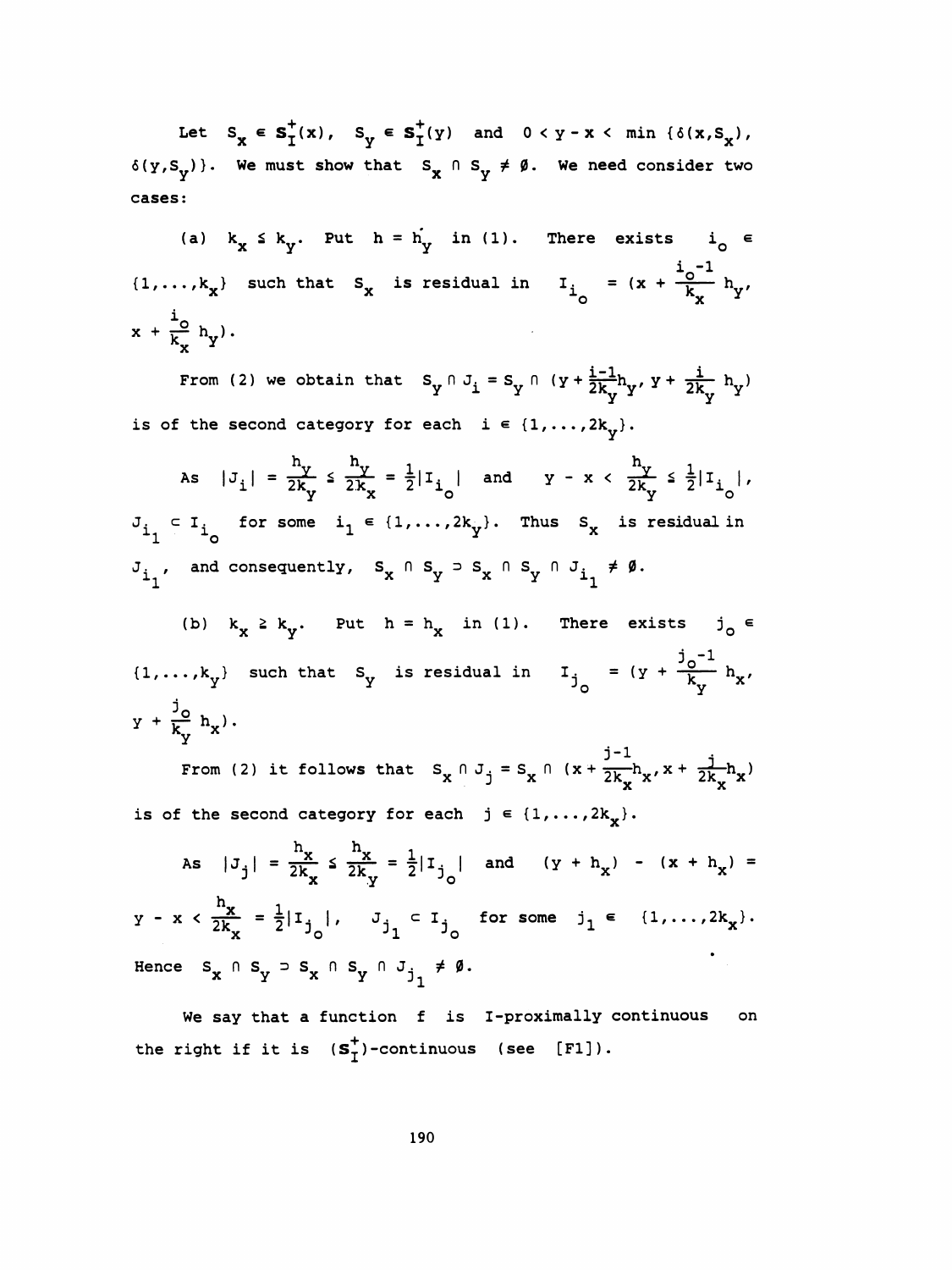COROLLARY. If f is I-proximally continuous on the right, then it is in the first class of Baire.

It is unsolved if the local system  $s_{\alpha T}^+$  satisfies any intersection condition (see Remark 2).

 We end the paper with an analogue of Theorem 2 for the local system  $S_{\tau}$ .

THEOREM 8. There is no  $\lambda \ge 0$  for which the local system  $S_{\tau}$  satisfies the parametric intersection condition:

$$
"S_x \cap S_y \cap [x - \lambda(y - x), x + \lambda(y - x)] \neq \emptyset".
$$

P r o o f. Let the sets  $S_{x}$  be defined as in Example 1. In [F1, Example 2] it was proved that, for each  $c > 1$ , the set ample 2 it was<br> $\frac{2}{n}$  -n<sup>2</sup>-1 -n<sup>2</sup> In [F1, Example 2] it was proved that, for each  $c > 1$ , the set<br>  $E_c = R \setminus \bigcup_{n=1}^{\infty} (c^{-n^2-1}, c^{-n^2})$  belongs to  $S_t^+(0)$ . Hence  $S_x \in S_t(x)$ <br>
for every x Thus the conclusion of the theorem follows from for every x. Thus the conclusion of the theorem follows from Example 1.

#### References

- [Fl] T. Filipczak, On some abstract density topologies, Real Ana lysis Exchange 14 (1988-89), 140-166.
- [F2] T. Filipczak, A note on the local system of complements of sets sparse at a point, to appear.
- [Ł] E. Łazarow, On the Baire class of I-approximate derivatives, Proc. Amer. Math. Soc. 100 (1987), 667-674.
- [ŁW] E. Łazarow, W. Wilczyński, I-approximate derivatives, Radovi Matematički 5 (1989), 1-13.
- [PWW] W. Poreda, E. Wagner-Bojakowska, W. Wilczyński, A category analogue of the density topology, Fund. Math. 125 (1985), 167-173.